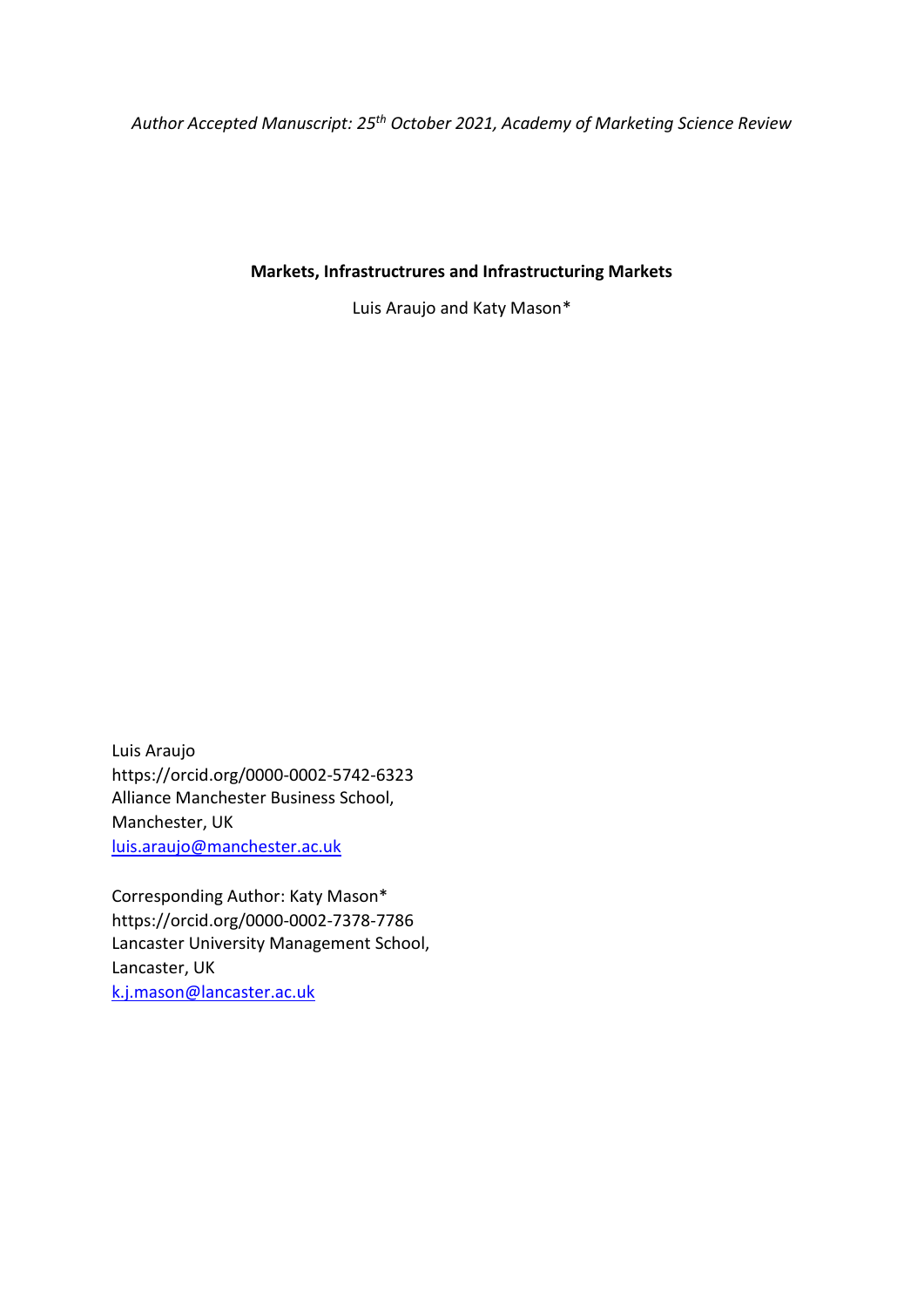### **Markets, Infrastructures, and the Infrastructuring of Markets**

#### **Abstract**

Despite a growing understanding of market infrastructures - the rules and socio-material arrangements that enable agreements on the properties of goods, and the calculation of value, equivalence and exchange - we know little of what lies beneath the arrangements that underpin and are implicated in exchange. The socio-material lens has done much to explain how specific assemblages circulate information and goods, but has done little to explain how different infrastructures configure relations between dispersed market practices. Using the history of *the development of the market for market research* we show how *knowledge-based infrastructures* constitute markets as knowledge objects: new expertise emerged through alliances between academia, government, and private actors form a new occupation embodied in specialist agencies that set themselves up in an infrastructural relation to marketing practices.

Our conceptualization of markets as knowledge objects extends extant understandings of markets by showing how: 1) extant knowledge-based infrastructures are drawn on to construct new markets; 2), infrastructural relations emerge between different markets to constitute multiple systems of provision and demand, leading to an increasingly valuable knowledge infrastructure; and 3) organized practices in one market are often heavily reliant on connections to other markets, including knowledge-based infrastructures such as market research services.

**Keywords**: markets; infrastructures; market research as a knowledge-based infrastructure.

**Acknowledgments:** The authors would like to acknowledge the invaluabe contributions of the Guest Editors and the anonymous reviewers to the development of this paper. Their comments and observations throughout the review process were always insightful and constructive. We are deeply grateful.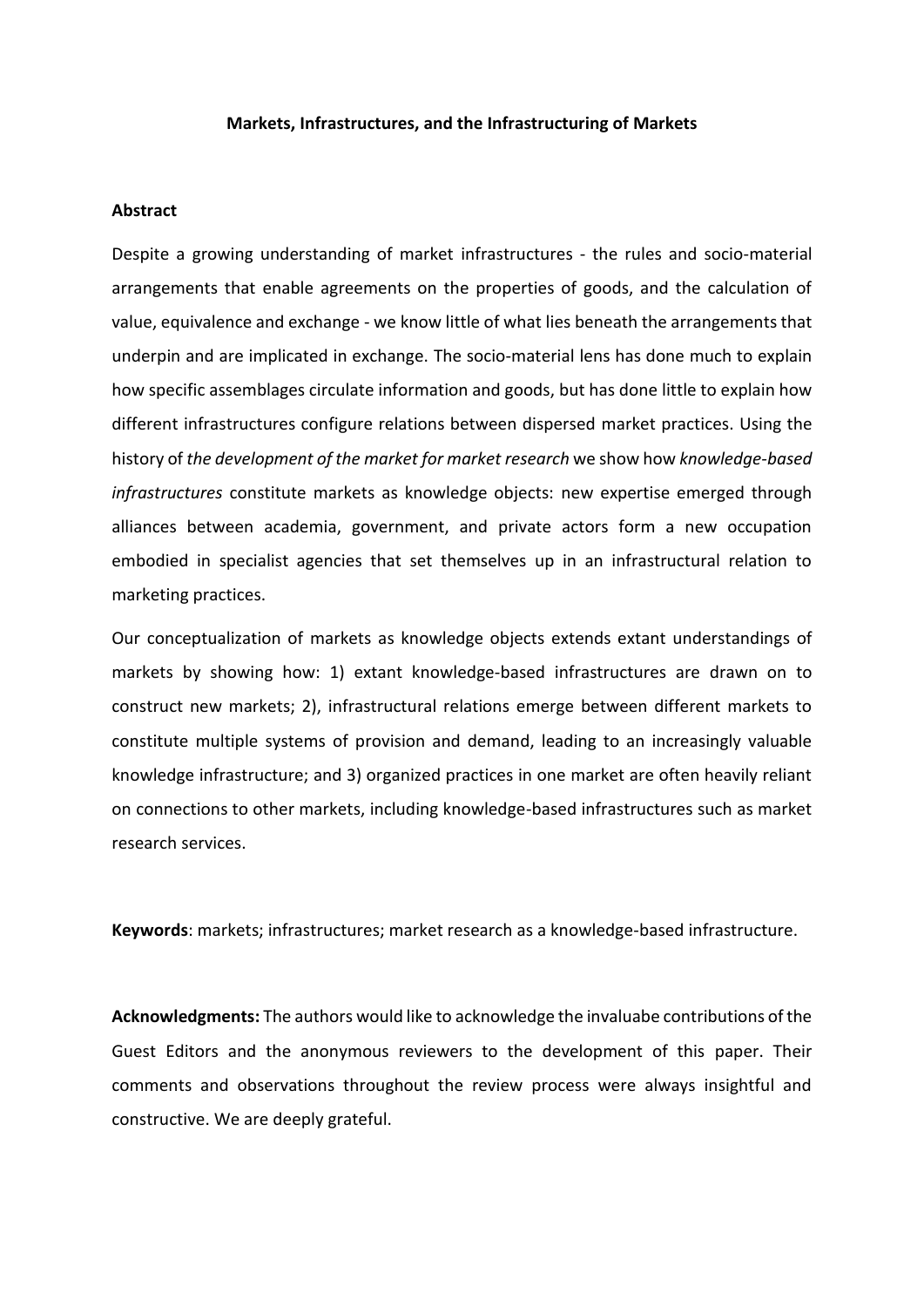### **Introduction**

While the market studies discipline recognizes the socio-material structure of markets as dynamic and always in-the-making (Kjellberg and Helgesson, 2007), little has been done to explore the making of what lies beneath these emergent structures, or to explain how these infra-structures are drawn on to construct new markets and new worlds (Kjellberg et al. 2019). Put differently, we know little of how *infra*structure, and infrastructural work contribute to the iterative and distributed governance of markets (Cochoy et al, 2016). Using *the market for market research* services, this paper illustrates how a particular form of infrastructure – a *knowledge-based infrastructure* – is formed by the emergence of novel forms of expertise that become gradually sedimented into market practices, pervading the private and public sectors.

We claim that knowledge-based infrastructures constitute markets as knowledge objects by accumulating a highly structured and interrelated set of data, information, knowledge, and expertise concerned with and useful to the organization of market exchanges. Furthermore, this knowledge-based infrastructure is part of what Scott (1998) called the construction of sight through the distantiated representation and organization of modes of intervention in socio-economic life. Thus, the knowledge infrastructure that serves markets has benefited from and contributed to how states developed forms of classification, information, and governance of citizens.

We start from the notion that formal markets rely on socio-material infrastructures that organize agreements on the properties of goods, calculative spaces, equivalences of value, and other common operating principles (Callon & Muniesa 2005; Thévenot, 2015). The establishment of these principles and spaces of equivalence is the product of significant investments in classification, valuation, calculation, standards, measurement devices that underpin the regular, structured and patterned exchanges that constitute markets (Lee et al, 2018).

Whereas market infrastructures are often transparent, contemporary markets can also feature complex socio-material infrastructures that are opaque to outsiders or even market participants. For example, Özden-Schilling's (2018) study of deregulated electricity markets shows how exchanges depend on electronic communication networks connecting buyers and sellers, and distributed forms of expertise to operate and maintain those networks. Pardo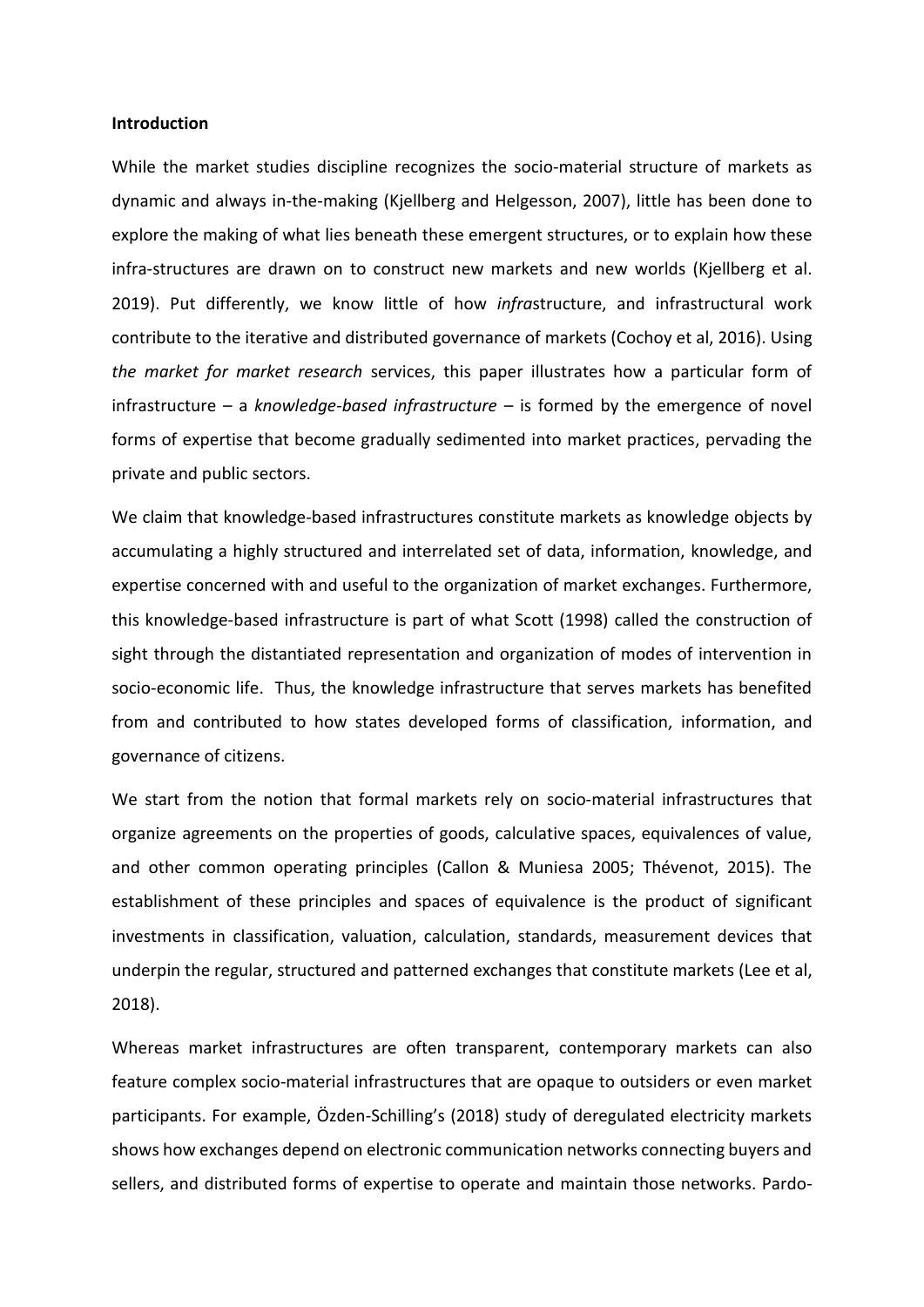Guerra (2019) highlights how global financial markets depend on range of critical infrastructural work upon which market trades depend.

In this paper, we shift our attention away from the socio-material infrastructures directly implicated in market exchange and explore their opaquer counterpartsthat turn markets into knowledge objects. Our aim is to understand how knowledge-based infrastructures that are physically and temporally distantiated from market exchanges, construct knowledge that is "…*inscribed in* and *constitutive of* economic objects as relevant to the practical activities of economic agents" (Knorr-Cetina and Preda 2001: 31). We examine how these knowledgebased infrastructures become markets in their own right, producing and selling information, knowledge and expert advice to downstream markets, involving both the private and public sectors.

We use the example of market research services to show how infrastructural relations between these services and their client markets were established and developed, and how they came to underpin and sustain a wide range of practices beyond markets. Put differently, we ask: what underpinned the emergence of market research professional services and how did market research establish itself as a wide-ranging knowledge infrastructure in its own right?

We make three conceptual contributions to the literature on market infrastructures. First, we show that extant knowledge-based infrastructures are drawn on through a range of activities necessary to enroll, assemble and repurpose socio-material structures to enable and sustain the construction of a new market. Secondly, the emergence of infrastructural relations between different markets connects multiple systems of provision and demand, leading to an increasingly valuable knowledge infrastructure. Finally, the notion of infrastructural relations highlights how organized practices in one market are often heavily reliant on connections to other markets, including upstream markets but also knowledge-based infrastructures such as market research.

The paper is structured as follows: first, we provide a brief overview of the literature on market infrastructures. We then draw on historical accounts of the emergence of market research services to illustrate how they established an infrastructural relation to its downstream markets. Finally, we draw lessons from this example and make an argument as to why an infrastructural lens helps us understand market innovation and change.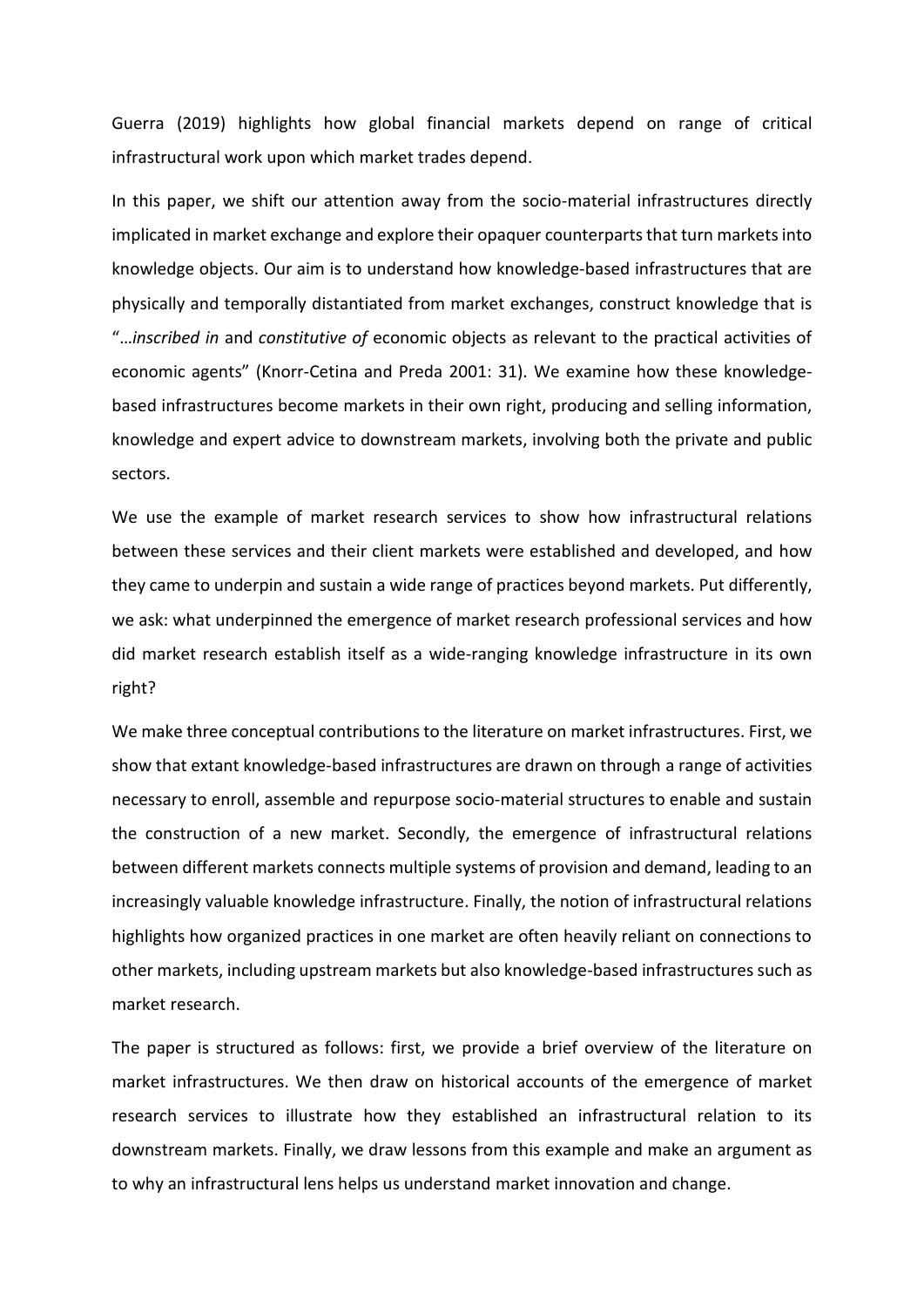### **Conceptualizing Market Infrastructures**

In this section, we start by providing a brief review the literature on infrastructures that has emerged over the last two decades (see e.g. Misa et al, 2003; Harvey et al, 2016; Shove and Trentmann, 2018; Bowker et al, 2019) before we move on to market infrastructures. The term infrastructure, as Bowker et al (2010: 97) remind us, "…evokes vast sets of collective equipment necessary to human activities, such as buildings, roads, bridges, rail tracks, channels, ports, and communications networks. Beyond bricks, mortar, pipes or wires, infrastructure also encompasses more abstract entities, such as protocols (human and computer), standards, and memory".

Larkin (2013) suggests infrastructures are visible and palpable (e.g. a computer cable plugged into a data point), as well as invisible and difficult to apprehend (e.g. a data point is connected to a larger system, comprising power and data networks, cloud services). These different layers are mobilized to enable a computer to work as part of larger system. What constitutes the relevant infrastructure at any one moment, depends on the standpoint we choose (e.g. the user, the software specialist, the communications engineer). Thus, what constitutes an infrastructure is a categorizing act, cutting up a network by privileging a particular standpoint. As Star and Ruhleder (1996: 113) remind us, "…infrastructure is a relational concept. It becomes an infrastructure only in relation to organized practices". Thus, rather than asking *what* an infrastructure is, we should ask *when* and *how* something stands in an infrastructural relation to a particular set of practices (Cass et al, 2018).

An infrastructure thus exists when it underpins organized practices. It is always in a dynamic relation with those practices as well as other infrastructures. Secondly, infrastructures are scripted with political, corporate, regulatory, and social expectations about their use, who benefits from their use, who organizes and pays for their maintenance and so on. Finally, although infrastructures are often portrayed as invisible or silent, they invite reflexivity regarding the multiple and diverse uses they can be put to. As Kornberger et al (2017) suggest, infrastructures are generative; they enable the creation of new elements and connections rather than just link up pre-existing and stable elements.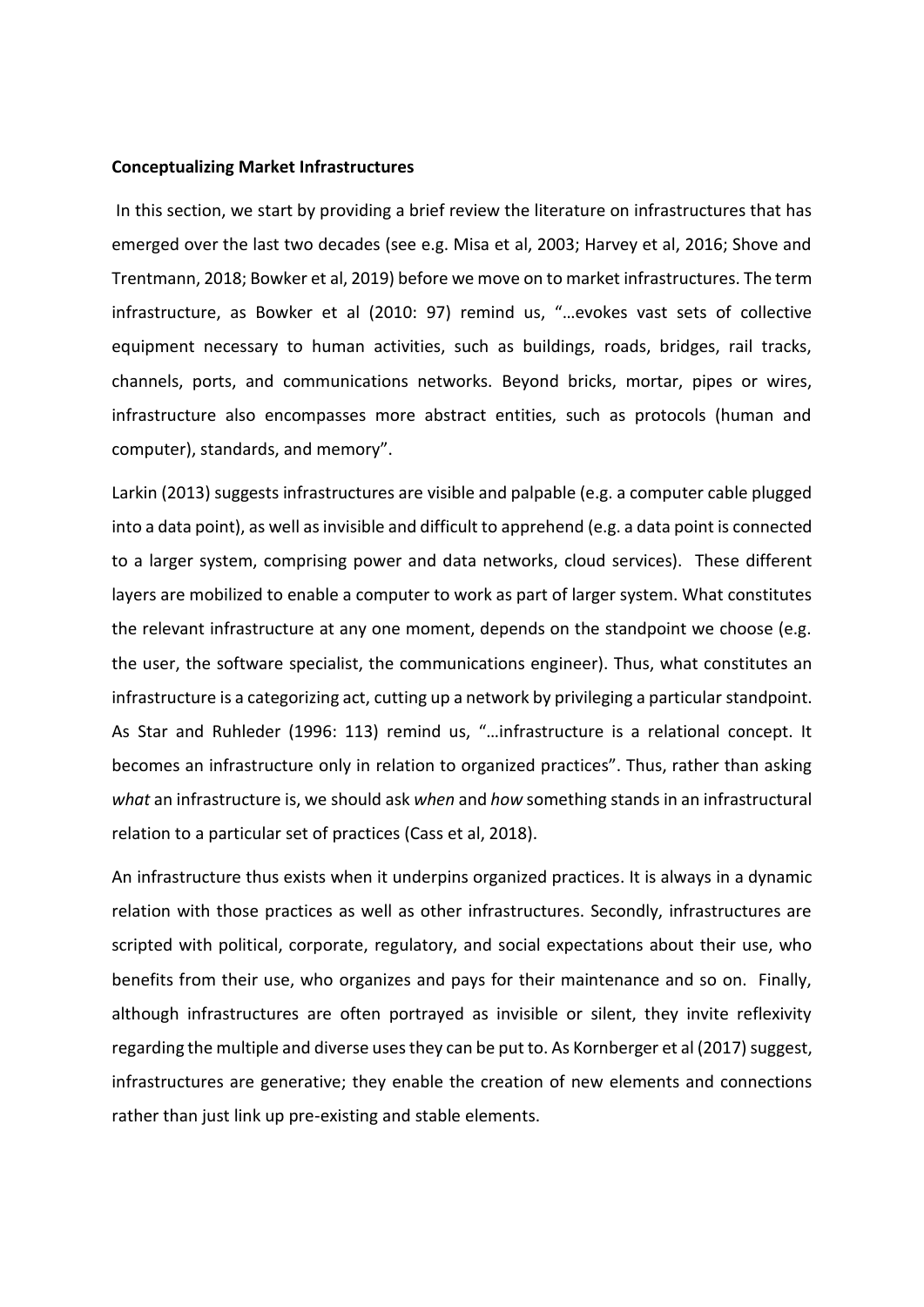The notion of market infrastructures owes an intellectual debt to this literature. The notion was first invoked by business historians who associate the emergence of formal markets with "...a concentration of transactions at a specific location, such as a marketplace, where infrastructure (e.g., a market hall and surrounding shops, inns, and taverns for refreshment) is provided" (Casson and Lee 2011: 14). These infrastructures delimited market spaces where authorities enforced the standardization of weights and measures, adjudicated on disputes, and promoted the transparency and fairness of exchanges.

The institutional literature follows in the same vein, albeit with an emphasis on the sociocognitive aspect of infrastructures. As a recent example, Lee et al (2018) conceive markets as arrangements that enable structured exchanges and routinization requires agreements on items such as product categories, norms, standards, measures, means of payment and so on. It is these conventions that enable regular exchanges, stabilize expectations, enable long term investments and ward off uncertainty. Product categories, for example, play an infrastructural role in generating agreements that enable valuations, comparisons amongst peers and help market actors to position their offerings (cf. Rosa et al, 1999; Anand and Peterson, 2000; Kennedy 2005; Navis and Glynn, 2010; Negro et al, 2010; Durand and Khaire, 2017). Zhao (2005: 192) went as far as suggesting that classifications are the "…invisible infrastructure and the cognitive basis of the social order".

Categories vary in terms of their form, formalization, and consequences (Schneiberg and Berk, 2010). They exist in trade directories, specialist publications, government statistics, consumer guides, ranking systems and in the way retail stores configure their space and displays (Azimont and Araujo, 2007). Thévenot (1984, 2009, 2015) coined the term 'investment in form' to denote the distributed and socio-material character of classifications. Forms are inscribed in statistics, models, standards, and tools, and acquire an infrastructural character when they span a wide range of organizations and markets.

Bowker et al (2017: 2) bring together a range of disparate elements under the umbrella of thinking infrastructures that "…configure entities (through tracing, tagging); organize knowledge (through search engines); sort things out (through rankings and ratings); govern markets (through calculative practices, including algorithms) and configure preferences (through valuations such as recommender systems)". Kjellberg et al (2019) in their history of the emergence of barcode scanning in retailing, emphasize the material side of socio-material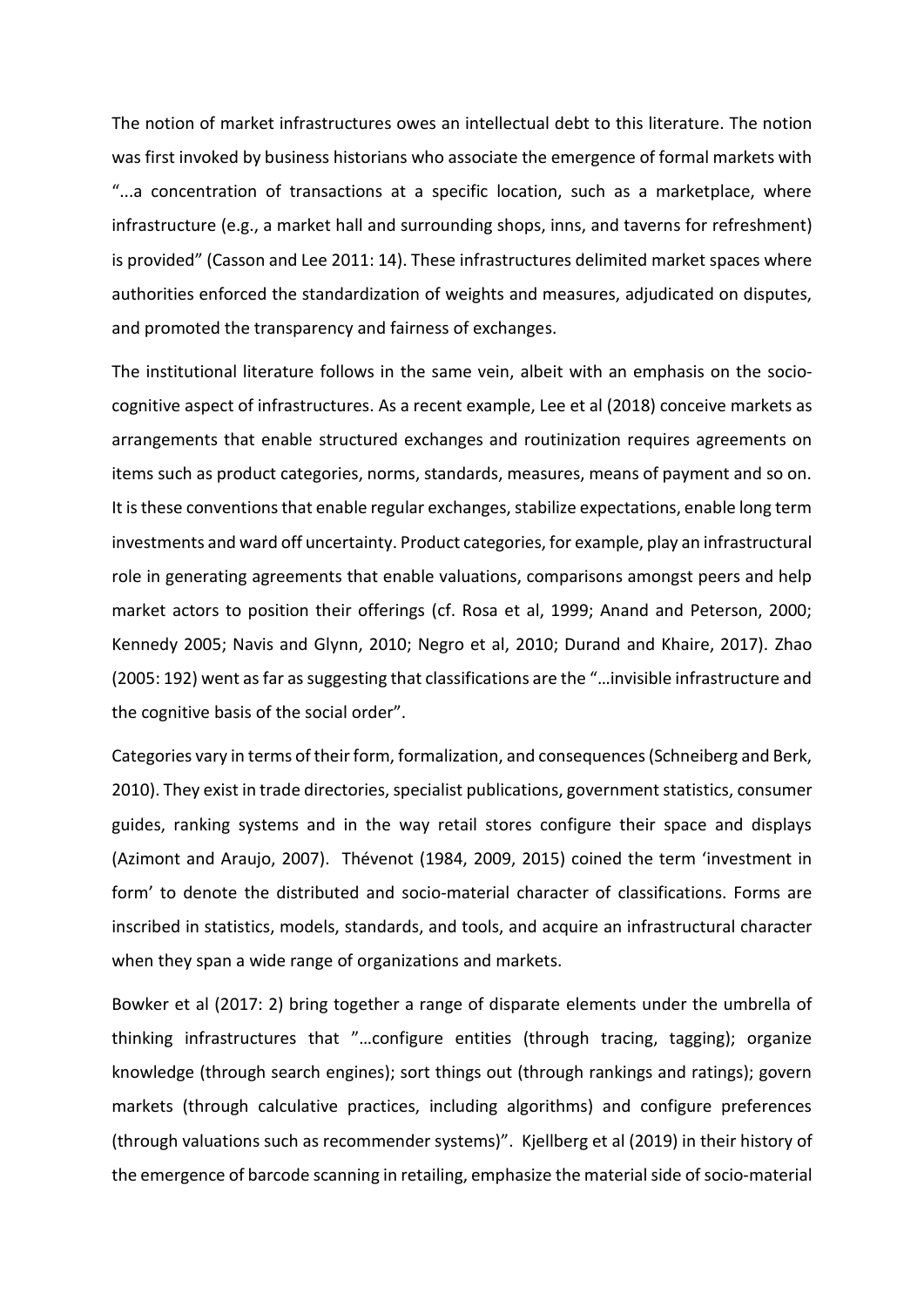infrastructures. They define a market infrastructure as a "…materially heterogeneous arrangement that 'silently' supports and structures the consummation of market exchanges" (Kjellberg et al 2019: 209). In their study, infrastructures emerge when different modules come together (e.g. standards, barcode scanners and printers) to form a large-scale system that gradually comes to underpin a wide range of retailing practices.

Mellet and Beauvisage (2020) propose a novel reading of market infrastructures as knowledge-based, fulfilling three functions. First, they facilitate the production and circulation of market information. Secondly, they are valuation and capitalization infrastructures. They help qualify and establish commensuration between goods, enable the attribution of prices and so on. Finally, they fulfil a coordination function, facilitating the organization of market encounters.

We extend this view of knowledge-based infrastructures to what Knorr-Cetina and Preda (2001: 31) called the epistemization of economic transactions, or the way transactions "…rely on and are interstiched with multiple analyses processes and systems in a variety of ways". The work in epistemizing transactions involves the production of distantiated representations of economic realities involving a range of expertise and related occupations such as securities and industry analysts, management consultants, market researchers and so on. The purpose of this work is to produce actionable knowledge, to intervene in the construction of market objects and practices and do so as a profit-making business (Diaz-Ruiz and Holmlund, 2017).

In short, we propose to look at these knowledge-based activities or representational practices as infrastructural to exchange practices (Kjellberg and Helgesson, 2007). In doing so, we heed the call for a sociology of business knowledge, to examine the proliferation of professional services focused on producing and selling business knowledge (Pollock and Williams, 2016). Our argument is that these professional services can be best understood as standing in an infrastructural relation with downstream client markets.

The notion of knowledge infrastructures has been deployed in the techno-scientific world. Edwards (2010: 17) defines knowledge infrastructures as "…robust networks of people, artifacts, and institutions that generate, share, and maintain specific knowledge about the human and natural worlds." Similarly, Bowker (2016: 391) sees knowledge infrastructures as "… the network of institutions, people, buildings, and information resources which enable us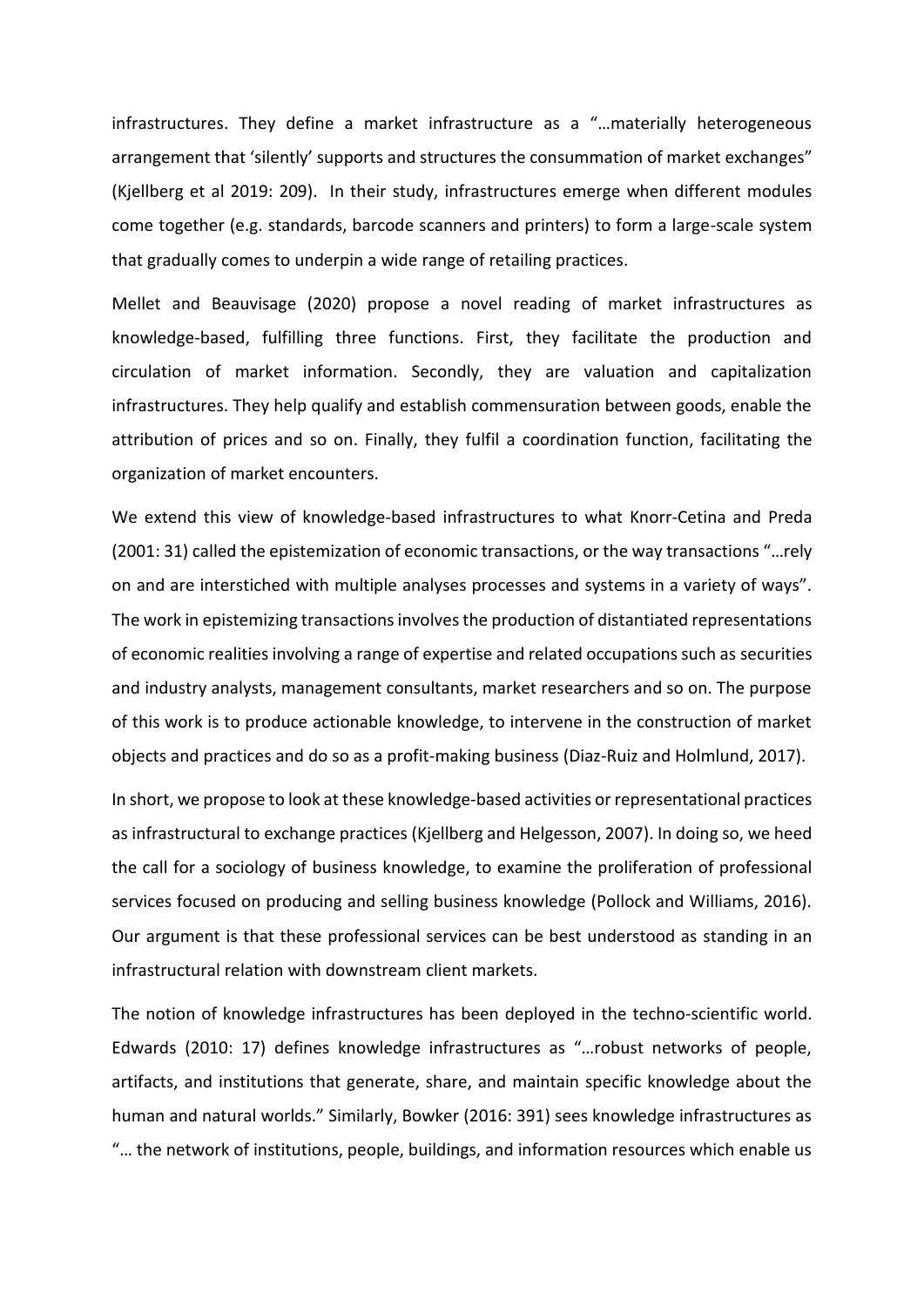to turn observation and contemplation of the world into a standardized set of knowledge objects: journal articles and monographs".

Both these definitions emphasize that knowledge systems are based on distributed expertise, shared norms, and practices. We suggest this notion is just as relevant to the social sciences even though the epistemic status of knowledge objects is different than those found in techno-science (Camic et al, 2011). Our knowledge of the economy, for example, depends on the production of statistics on gross domestic products, inflation, the status of labor markets and so on.

Our understanding of markets and business more generally, depends on knowledge infrastructures collecting, analyzing, and trading information, involving both private and public institutions. They relate to what Scott (1998) called the construction of sight through distantiated observation, which underpinned the ability of the state to construct instruments to represent and intervene in nature and society. This conceptualization of market infrastructures marks a significant departure from the functional explanation of market infrastructures as existing to resolve collective action problems (Lee et al. 2018). Rather, it engenders a constructivist explanation that assumes market actors construct knowledge, in relation to others in the market, and in other market systems, and incorporate this into their own knowledge schemas and representations of markets and market action.

In the remainder of this paper, we are concerned with the relation between markets and knowledge-based infrastructures. Our overarching research question - *how does a knowledge infrastructure lens generate new insights into how organized market practices emerge, evolve, are mediated, and enable sustained market action?* - is explored using illustrations from the history of *market research services.*

## **Market Research as a Knowledge Infrastructure**

In a seminal paper on the economics of information Stigler (1961) ponders on the self-evident value of information as an economic resource. As he laments, information "…occupies a slum dwelling in the town of economics. Mostly it is ignored: the best technology is assumed to be known: the relation of commodities to consumer preferences is a datum" (ibid: 213). Information-producing industries such as advertising or market research, largely absent in the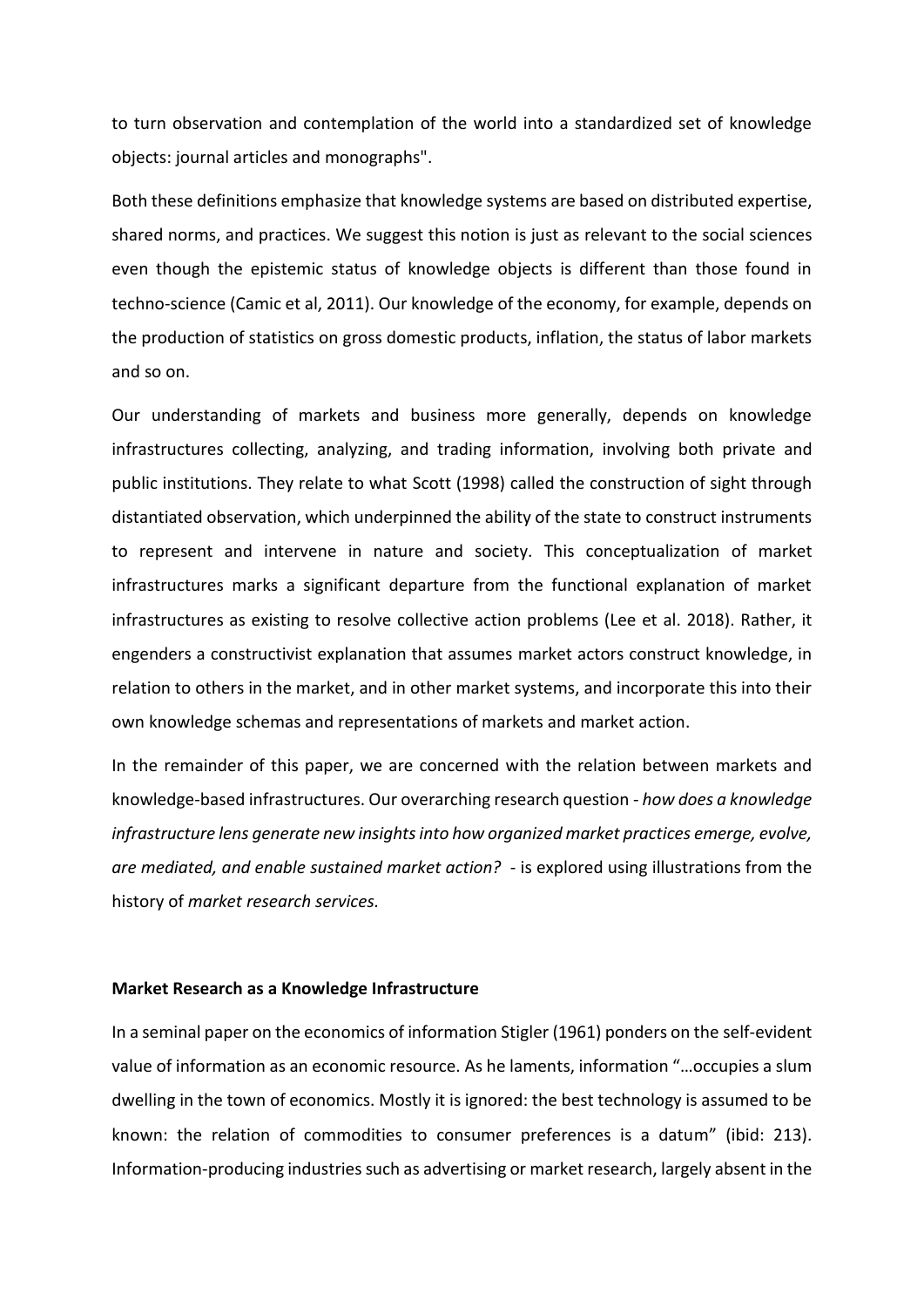edifice of neoclassical economics, are treated in the economics of information as institutions that help overcome information asymmetries.

For Berghoff et al (2012), incomplete and imperfect information is a characteristic of real, operating markets. Marketing is concerned with the provision of information goods, that overcome the asymmetries identified by information economists. In particular, the construction of demand functions requires the collection, analysis, and translation of market information into a form that producers can interpret and act upon. Fitzgerald (1995: 344) sees this as an essential step for producers to "…cater and respond to markets rather than the preconceptions of entrepreneurs, managers and production experts". The production of market information calls for a "…professional, even scientific expertise, as well as special instruments and institutions" (Berghoff et al 2012: 2).

Market research emerged as a hybrid set of practices, closely tied to the development of corporate marketing practices whilst borrowing, extending, and refining methods, tools and instruments emanating from the social sciences (Nilsson and Helgesson, 2015). Corporate marketing practices as depicted in marketing management manuals presuppose the existence of a market research infrastructure. Indeed, the role of a market research infrastructure is seldom mentioned except where conventional marketing practices cannot be implemented due to the absence or shortcomings of that infrastructure (cf. Jain 1989; Craig and Douglas 2001; Young and Javalgi 2007)

Our purpose in the following sections is to examine selected features of the history of market research to produce an argument about the role of market research as a knowledge-based infrastructure. Our approach follows in the footsteps of Power's (2015) analysis of infrastructures, focusing on the accretion of activities and the formation of knowledge objects, reaching back into the history of their connections with related infrastructures.

To develop and illustrate our argument, we draw on historical texts as well as recent scholarly works on the development of market research (e.g. McDonald and King, 1996; Igo, 2007; Stewart, 2009; Schwarzkopf, 2016). For the sake of brevity, we restrict the scope of our illustrations from the beginning of the 20th century to the 1960s, and to developments in the United States and the United Kingdom.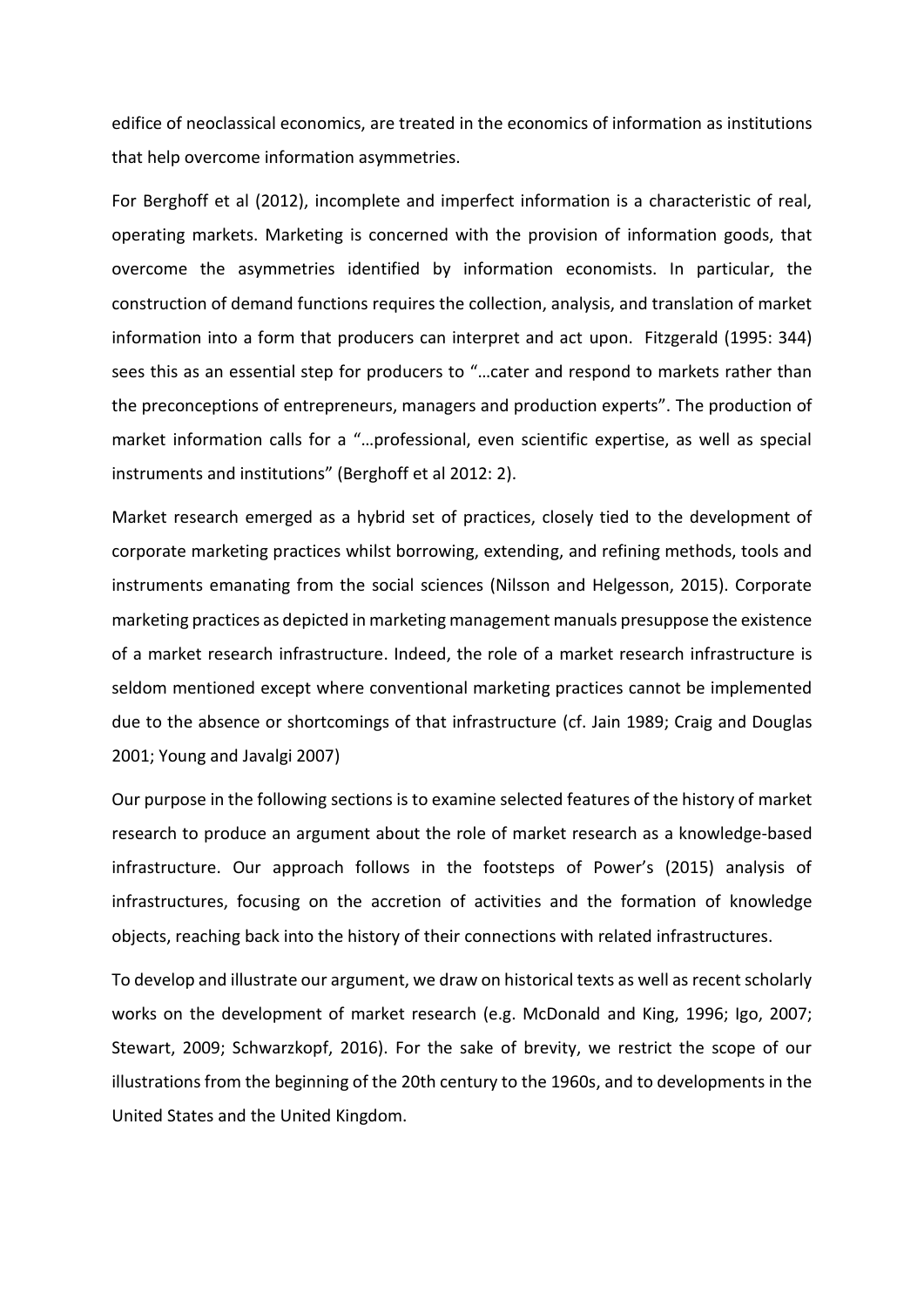### *The Emergence of Market Research as a Knowledge-Based Infrastructure*

As Schwarzkopf (2016) suggests, teleological accounts of the emergence of market research have been driven by success stories based on the application of scientific expertise to produce market information. Historians usually take a longer view on how social scientific knowledge migrated downstream to applied domains such as market research. Original social science developments were driven by concerns such as urbanization and poverty as well as the emergence of the modern state, with its efforts to chart territories and population and render them legible (Scott, 1998; Wagner, 2003). Raphael (2012) suggests that embedding the social sciences in Western societies took place through four routes: the emergence of experts as the protagonists of social science programs; the clients and users of social science knowledge; the biography of different tools and techniques such as sampling, polling, interviewing, or classifying; and the history of the institutions that promoted the diffusion of social science knowledge in society.

The emergence of applied social sciences benefited greatly from these early developments. As Schwarzkopf (2016) notes, basic techniques such as sampling techniques, surveys and focus groups, as well as statistical techniques found their way to market research via the work of social reformers and academics. In the UK, the work of Arthur Bowley, a Professor of Economic Statistics at the London School of Economics (LSE), on sampling followed in the wake of studies promoted by social reformers such as Charles Booth and Seebhom Rowntree. As Osborne and Rose (1999) noted, Bowley may not have been a pioneer in developing representative sampling, but he was certainly one of its most vocal and effective advocates. The advantages of representative samples were obvious: "Because of their scale, samples allowed for the possibility of a degree of detail and exactitude that was not previously imaginable in social scientific research; they made for measurement rather than mere surveillance" (Osborne and Rose 1999: 384).

A similar pattern occurred in the United States where studies of urban slums and working conditions in the oil industry involved social scientists such as Robert Staughton Lynd and Helen Merrel Lynd. Their 1929 Middletown study proved seminal to the development of opinion and market research (Igo 2006, 2007). The Middletown study left a strong impression on a in Vienna-based group congregated around Paul Lazarsfeld to whom Robert Staughton Lynd became a mentor when Lazarsfeld moved to the US in 1933 (Pooley 2015). Lazarsfeld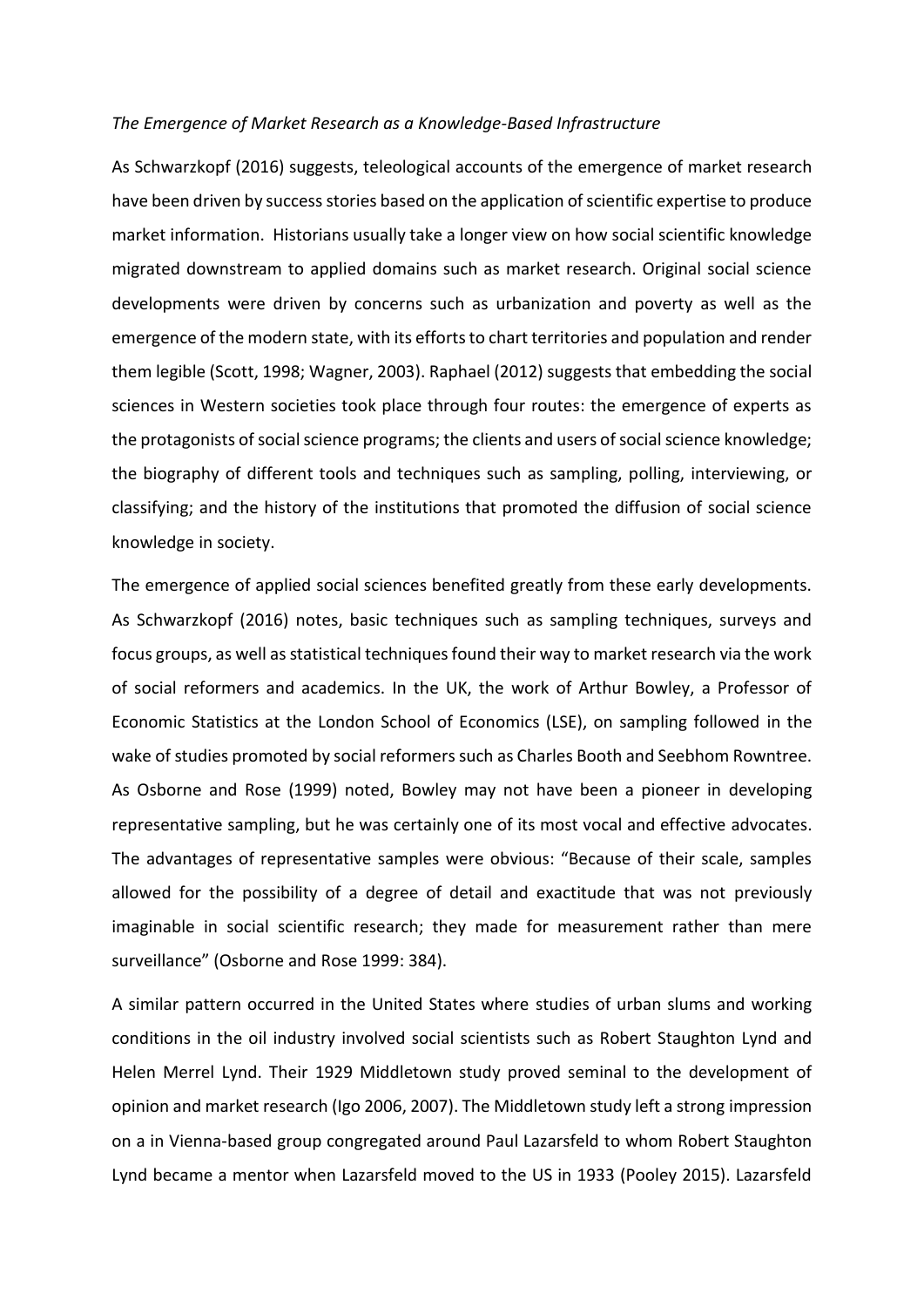arrived in the US armed with two important qualifications: experience in the management of research institutes and an impressive set of quantitative data analysis skills (Fleck, 1998).

Lazarsfeld's previous market studies in Vienna were considered early marketing classics (Fullerton 1990). Once in the United States, it did not take him long to make a mark in the academic marketing community as well as social research at the Columbia University Institute of Applied Research (Schwarzkopf, 2016). Of particular relevance to market research were two seminal papers that Lazarsfeld (1935, 1937) published in the *National Marketing Review* and its successor, the *Journal of Marketing* addressing survey questionnaire design.

Our argument is that the notion of a knowledge-based infrastructure helps us describe the connections with extant infrastructures that underpinned research practices that later became central to the formation of a market for market research services. It is to this task we now turn.

# *Infrastructuring the Business of Market Research*

The migration of academics into market research start-ups took place in Britain, the US and further afield (Schwarzkopf, 2016). Examples of academics leaving their posts for business include George Gallup and Louis Weld, who went on to offer research services through the opinion polling firm Gallup Robinson Inc. and the advertising agency McCann Erickson.

Many others made indirect contributions through a combination of academic, government and institutional services. Frederick Stephan, Professor of Social Statistics at Princeton, is a case in point. His academic career was interrupted by government service, including working as a consultant to the War Production Board, the War Manpower Commission, and the US Air Force's Evaluation Board during World War II, and the Committee to Evaluate Employment and Unemployment Statistics during the Kennedy administration (*New York Times* obituary 7th August 1971; Deming, 1971). In between his academic career and government service, Stephan was also a chair of the American Statistical Association and the American Association for Public Opinion Research. The breadth of Stephan's contributions can be gauged by articles on sampling procedures and surveys in the Journal of the *American Statistical Association* (1948), the *Journal of Marketing* (1941) and *Public Opinion Quarterly* (1957). Individuals such as Stephan were notable not just for their original contributions to develop methods and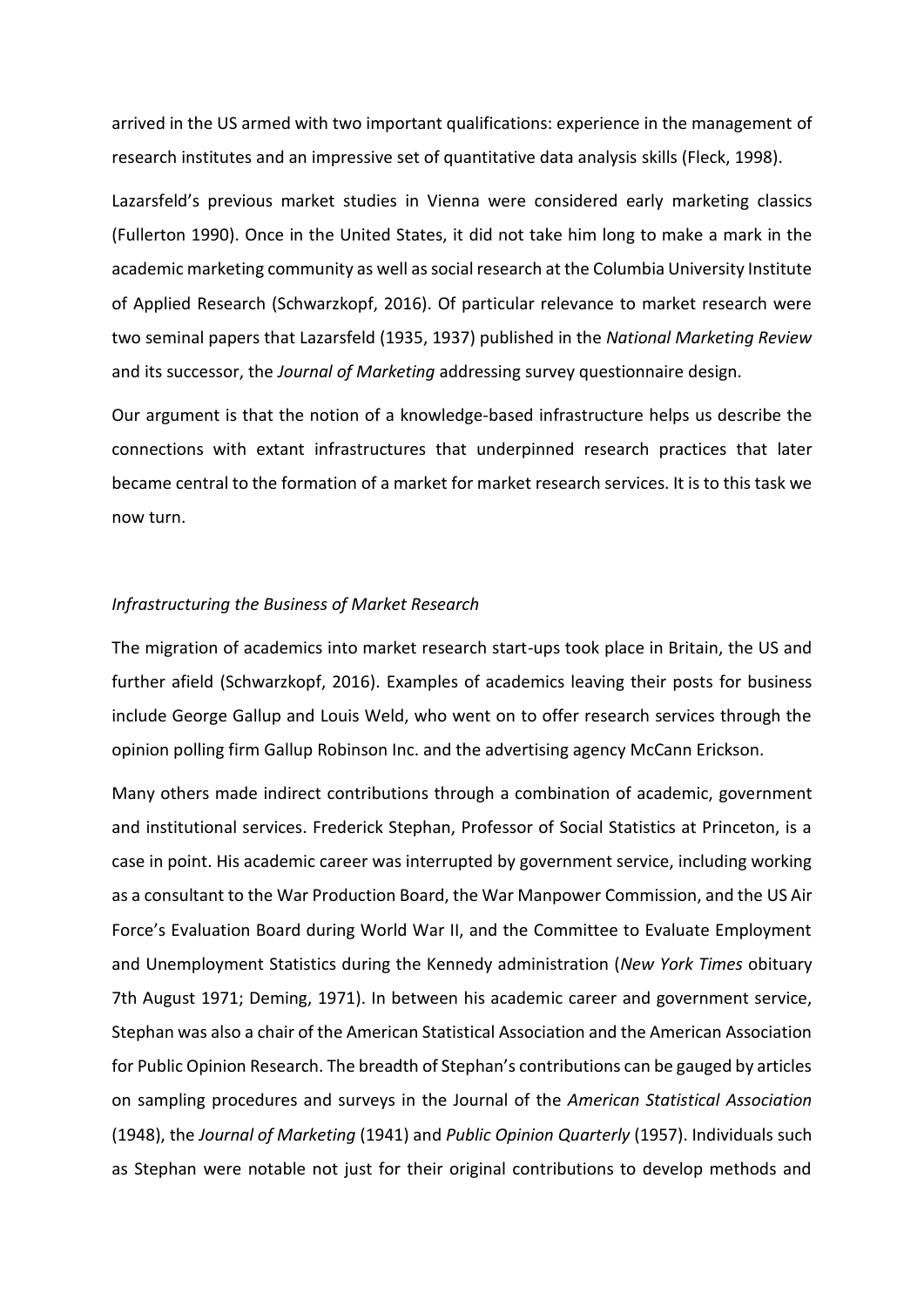tools, but for their ability to straddle and connect different disciplinary and professional fields. Their expertise was highly sought after for commercial as well as public policy purposes.

Another notable case of mixing business and scientific expertise is that of the behaviorist J.B. Watson and the advertising agency J. Walter Thompson (JWT). After his exit from academia in 1920, Watson found employment at JWT. His academic credentials and breed of psychology based on prediction and control, resonated with the concerns of the business community at the time as well as the philosophy of JWT's leader, Stanley Resor (Kreshel, 1990).

JWT was an unusual agency and its philosophy closely followed Stanley Resor's quest for professional credibility and a scientific approach to advertising. Resor had established in 1912 his T-Square five basic questions that needed an answer prior to developing an advertising campaign and this approach guided the approach of the agency from 1919 to 1967. The five questions were: 1) What are we selling?; 2) To whom are we selling?; 3) Where are we selling?; 4) When are we selling?; and 5) How are we selling? (West 1987; Nixon, 2013; Schwarzkopf, 2016). Watson's contributions to the practice of advertising are hard to fathom but there is little doubt that Resor saw his role in JWT as fitting with a culture that promoted 'science at the service of business' and 'professionalism' (Kreshel, 1990).

This approach produced a framework to produce advertising copy as well an insatiable appetite for data to answer the five basic questions. JWT's New York Office established a Market Research Department in 1916 and by 1919, felt the need to establish a Planning and Statistical Investigation Department. The London office seems to have followed the American lead in placing its faith in the value of market research. In 1924 a promotional brochure for the London office stated that "…haphazard publicity cannot stand against carefully planned and executed advertising based on market facts accurately compiled" (West, 1987: 204).

As business expanded in the London office in the late 1920s and early 1930s, the proportion of British staff had increased, even though Americans dominated the senior posts. Douglas Saunders was the first British director appointed in 1929 (West, 1987). In 1933, JWT set up a separate market research organization. The main instigator of this move was John Rodgers who had joined the agency in 1931. The name British Market Research Bureau (BMRB) was designed to get away from the American sounding JWT and to sound British, authoritative, or even academic (Downham, 1995).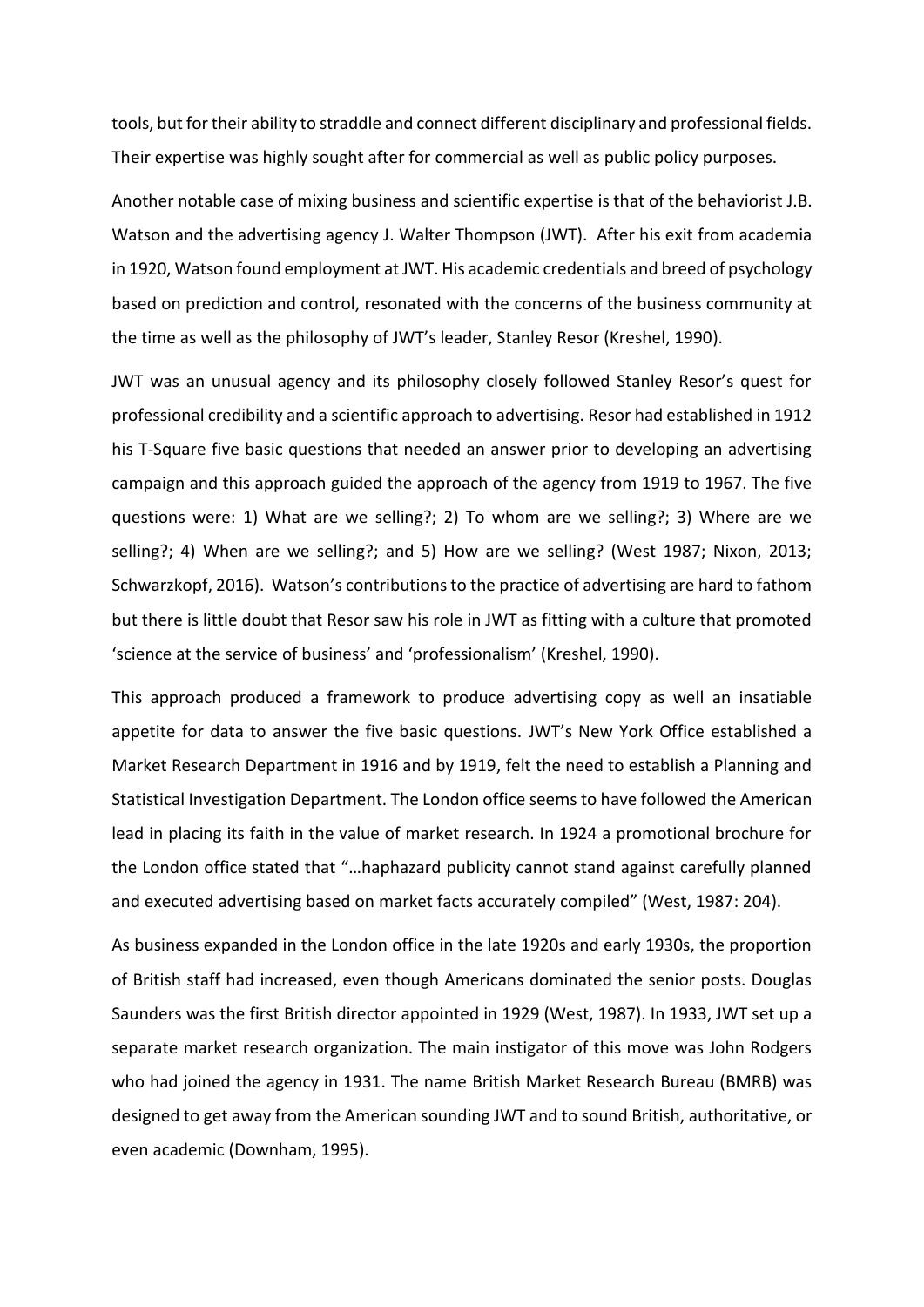The first Board of BMRB included three directors, two of whom John Rodgers and Bedford Attwood, became central figures in subsequent developments. Rodgers eventually became Chairman in 1935 and retained that position until 1955. Attwood was another graduate of the London School of Economics and an accomplished statistician. He was on the Board of BMRB until 1944 and in 1947 founded another research company, Attwood Statistics (Downham, 1995). By the 1950s, BMRB employed over 150 people including an array of research executives with degrees in social science subjects and statistics, making use of official statistics as well as data produced by the agency (Nixon, 2013).

The development of market research also benefited from what Igo (2006) called the commingling of marketing with various forms of opinion research. Two central figures in American opinion research, George Gallup and Elmo Roper, arrived at the area via a business route and considered themselves marketing consultants as much as pollsters (Igo 2006, 2007). Opinion research was a business that marketed its services to clients such as newspapers. The joining up of marketing and opinion research was evident in the way these firms conducted their business, mixing the same methods, assistants and even respondents in the same operation. Market research and opinion surveys were regarded by agencies and some of their clients as effectively indistinguishable (Igo, 2006).

In Britain, the cross-over between market and opinion research can be traced back to a social research project called Mass Observation, founded in 1937 (Moran, 2008). The multidisciplinary and idiosyncratic character of this project meant it was soon competing as well as collaborating with market research and opinion polling firms. Founding figures of the Market Research Society had strong connections to advertising, market, and opinion research firms. Moran (2008) cites the example of Mark Abrams as an example of the intersection of market and opinion research in the post war period. Abrams' career included stints at the advertising agency London Press Exchange prior to World War II, followed by survey work during wartime, and the founding of Research Services Limited, a firm that combined market, opinion, and political work.

In short, an infrastructural analysis reveals how a market for market research services was formed by its relations to knowledge infrastructures operating in other market (e.g. firms buying advertising services, polling, and opinion services) and non-market (academia, government) domains. This opening-up of new market opportunities through extended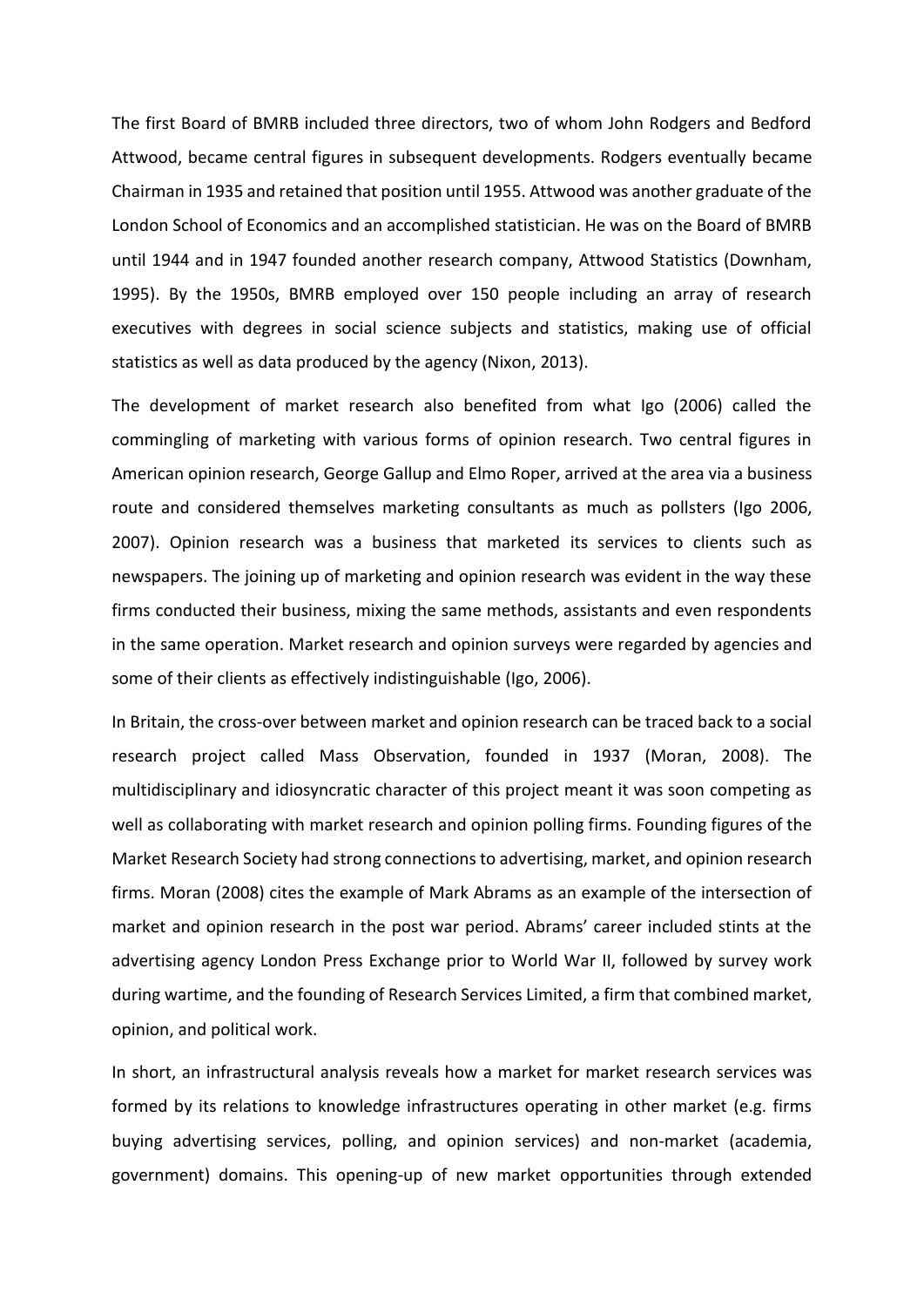infrastructural relations, connecting multiple systems of provision and demand, render visible how fragmented knowledge infrastructures became increasingly related and valuable to a range of client markets.

### *Mediating Knowledge Infrastructures and Market Infrastructuring*

An infrastructural lens is also helpful to trace the links between the growth state making activities, evident from the late 19th century onwards, and the emergence of market research. As Asad (1994) and Scott (1998) noted, state-making involved devising administrative techniques to deal with changing populations and their needs (e.g. public health, poverty, education). Social surveys and statistics thus became integral to the representation of different facets of socio-economic life and the ability of nation-states to govern themselves as autonomous political entities (Desrosières, 2002). Scott (1998) suggests that the state's ability to see depends on forms of classification and calculation infrastructures that bring aspects of social reality into light, making them legible and susceptible to measurement.

The early development of markets relied heavily on the classification drive that characterized of state-making in this period. As Asad (1994) suggests three interrelated developments, internal and external to state practices, were important in advancing statistical representations: social security legislation, consumer goods markets, and market and polling research. All these developments produced a knowledge infrastructure fit for representing and intervening in a wide range of domains.

Early developments of market research helped to promote as well as benefited from these developments. In the US, Lockley (1950) mentions the early role of the Department of Commerce in supplying market information to businesses and lay the groundwork for studies such as distribution surveys and distribution cost analysis. As Lockley (1950: 736) acknowledged: "With the collection of economic and market data on a large scale by the government, market research flourished".

Stapleford's (2007) study of Consumer Expenditure by New Deal agencies in the 1930s shows how businesspeople became involved in the process and the outcome favored market researchers more than the economic planning aims of the New Deal. Whereas the aim of the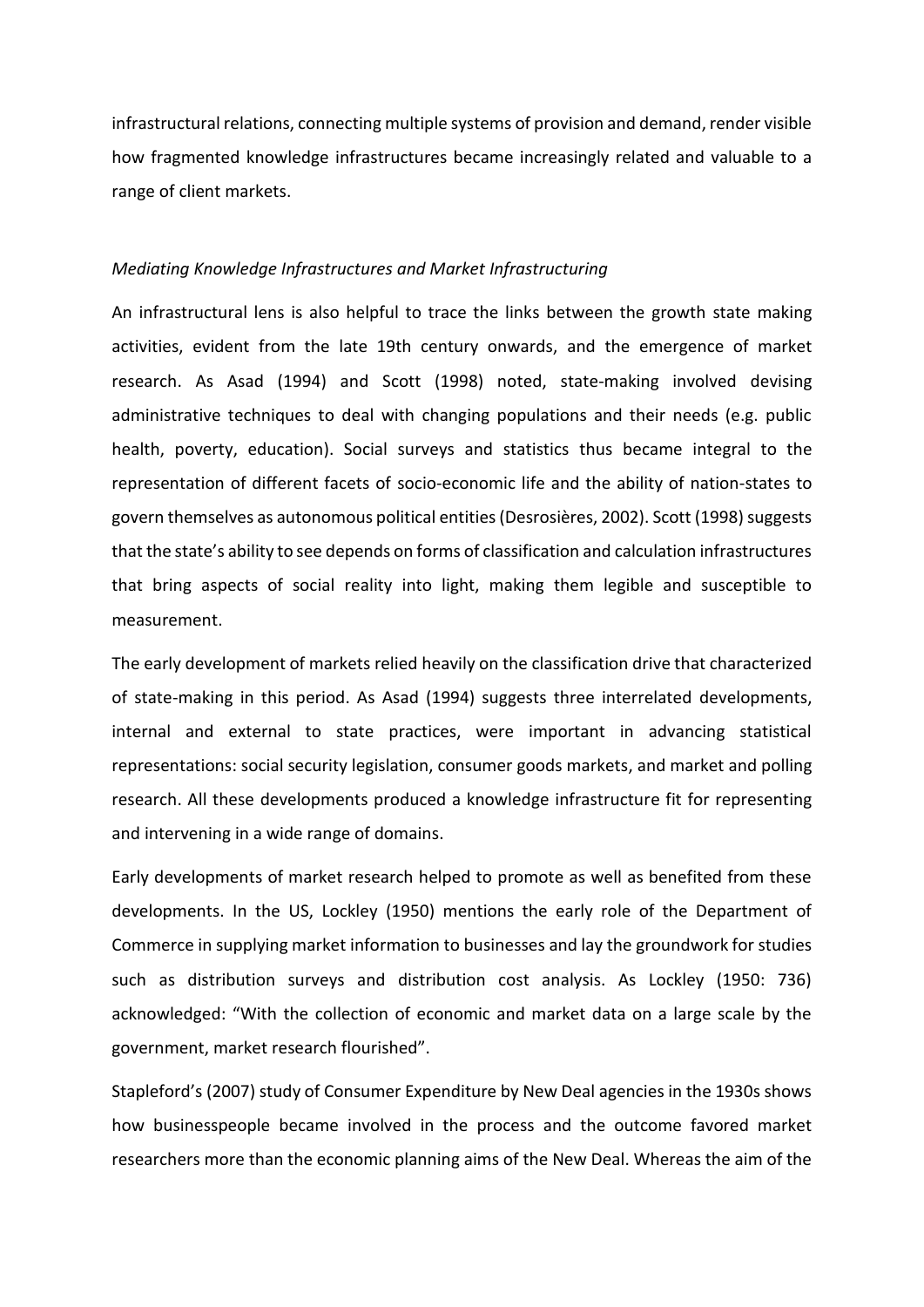survey was to forecast aggregate demand, market researchers seized upon a trove of information on income distribution and demand in specific regions. Alderson (1940: 1) summarized the rewards of the Consumer Expenditure Survey as follows:

"Where does the market analyst go for his knowledge of consumer markets? Often, he must go to consumers, or at least to a sample group of them, for such information as they are willing to give about their incomes and their habits of spending and saving. Fortunate is he, indeed, when a public agency such as a branch of the Federal Government undertakes to gather such information for him on a more comprehensive scale than most marketing organizations could afford to do it for themselves".

The state did not just sponsor large-scale studies that were of direct interest to marketing practices. They were also active in undertaking market research on their own or in cooperation with others. Engle (1940), who had moved from President of the American Marketing Association in 1939 to Assistant Director of the Bureau of Domestic and Foreign Commerce at the time of publication, published a survey of commissioned market research projects between 1935 and 1939. Of the 676 projects surveyed, University agencies undertook 57% of the projects, government agencies 30%, with business firms accounting for 11%. Another 2.5 % of projects involved University and government agencies.

Schwarzkopf (2012) paints a similar picture for Britain. Benefiting from the crossover of tools such as surveys and statistics, market researchers become active in both commercial and government-sponsored activities. As in the US, market researchers benefited from Social Surveys and running surveys on food consumption and expenditure. From 1941, the Social Survey unit run by Louis Moss, with prior associations to polling and public opinion agencies, relied on methods such as random sampling, survey questionnaires and household panels. All these methods became routinely utilized by commercial market research agencies. Indeed, Social Survey work was regularly outsourced to prominent market research and advertising agencies.

The Market Research Society founded in 1946 by twenty-three individuals, mostly with connections to the London School of Economics, with strong representation from governmental and public organizations (McDonald and King, 1996; Moran, 2008). Schwarzkopf (2012: 187) concludes that: "Looking at the case of pre-war and wartime surveys, it is abundantly clear that market and consumer research was not a birth child of the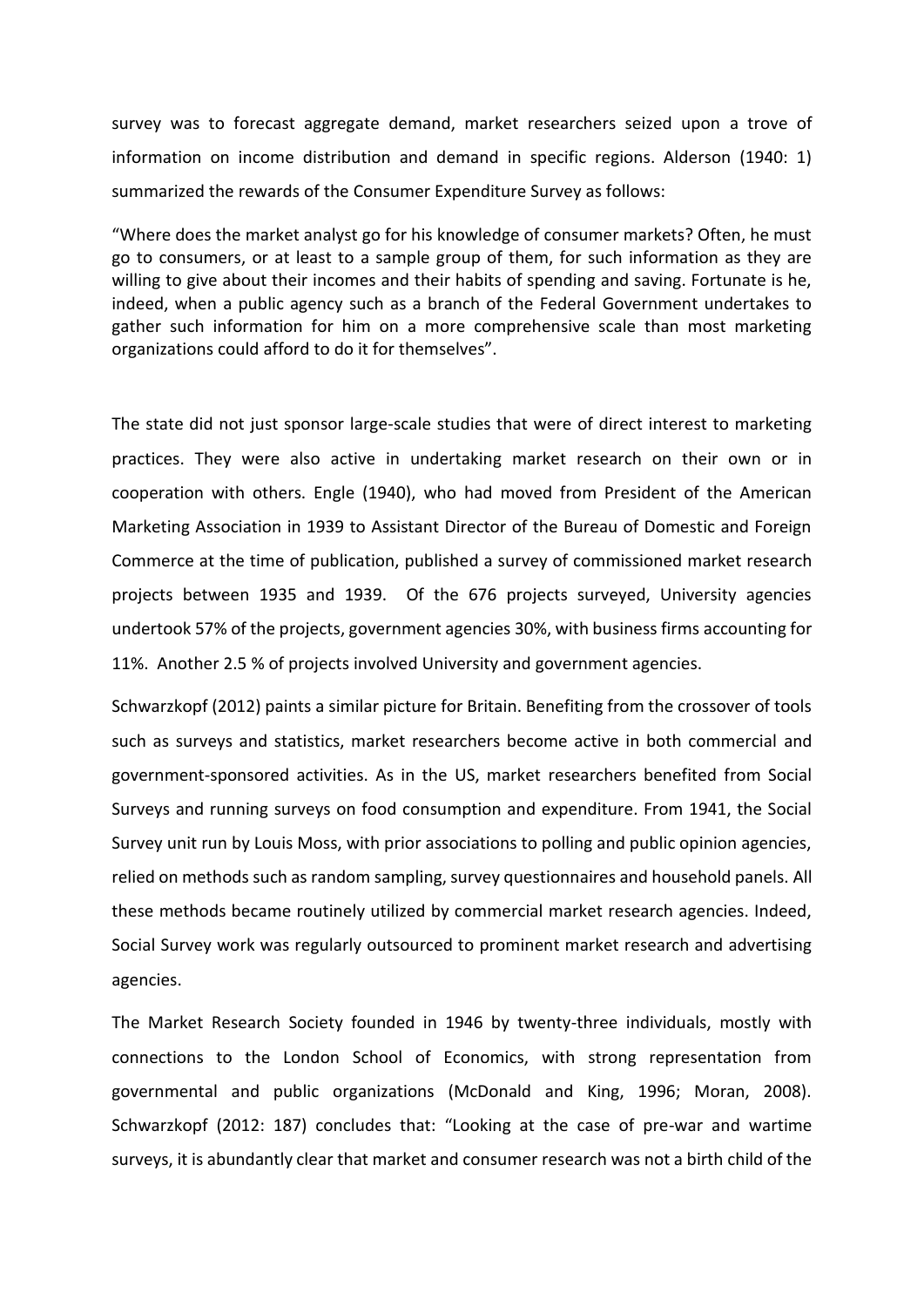marketplace alone, but instead emerged as a set of instruments within the public sector and was often driven by governmental departments".

In sum, an examination of infrastructural relations reveals how organized practices in one domain relied on and fed into connections to other domains. In particular, the state played a range of roles that fostered the emergence of market research as a professional service business. It played a background role in providing the official statistics and nurturing the expertise that underpinned market research. It also came into the foreground as a major client of market research services and a supporter of its professionalization and regulation. Lastly, an infrastructural lens recognizes the circuits of learning at play across multiple infrastructures, with changes in one infrastructure feeding back and affecting others in a chain of re-actions and re-forms.

### **Market Infrastructuring**

In the above account of the early history of market research, and its relations with opinion and political surveys, we presented a selection of illustrations to show how an infrastructural lens helps reveal the complex genealogy of market research services. We have shown how market researchers drew on extant infrastructures from non-market (social sciences, academia, government) as well market domains (opinion and polling service markets) to establish the area as a substrate to a wide range of practices. The trajectory we portrayed is neither teleological nor functionalist. Rather, our narrative shows how a multiplicity of activities, expertise and materials at hand were brought together to build market research services as a knowledge-based market infrastructure.

The notion of expertise and materials *at hand* is an important one for those seeking to understand and intervene in markets (Mason and Araujo, 2020). What is *at hand*, in our market research illustration, is knowledge of methods, tools and techniques. This knowledge is held together and progressed by infrastructures. Knowledge infrastructures are important because, as Edward's (2010: 19) explains: "Without the infrastructure …knowledge can decay or even disappear. Build up a knowledge infrastructure, maintain it well, and you get stable, reliable, widely shared understanding". Knowledge infrastructures ensure that various forms of knowledge and knowing are at hand for service providers and their clients across a wide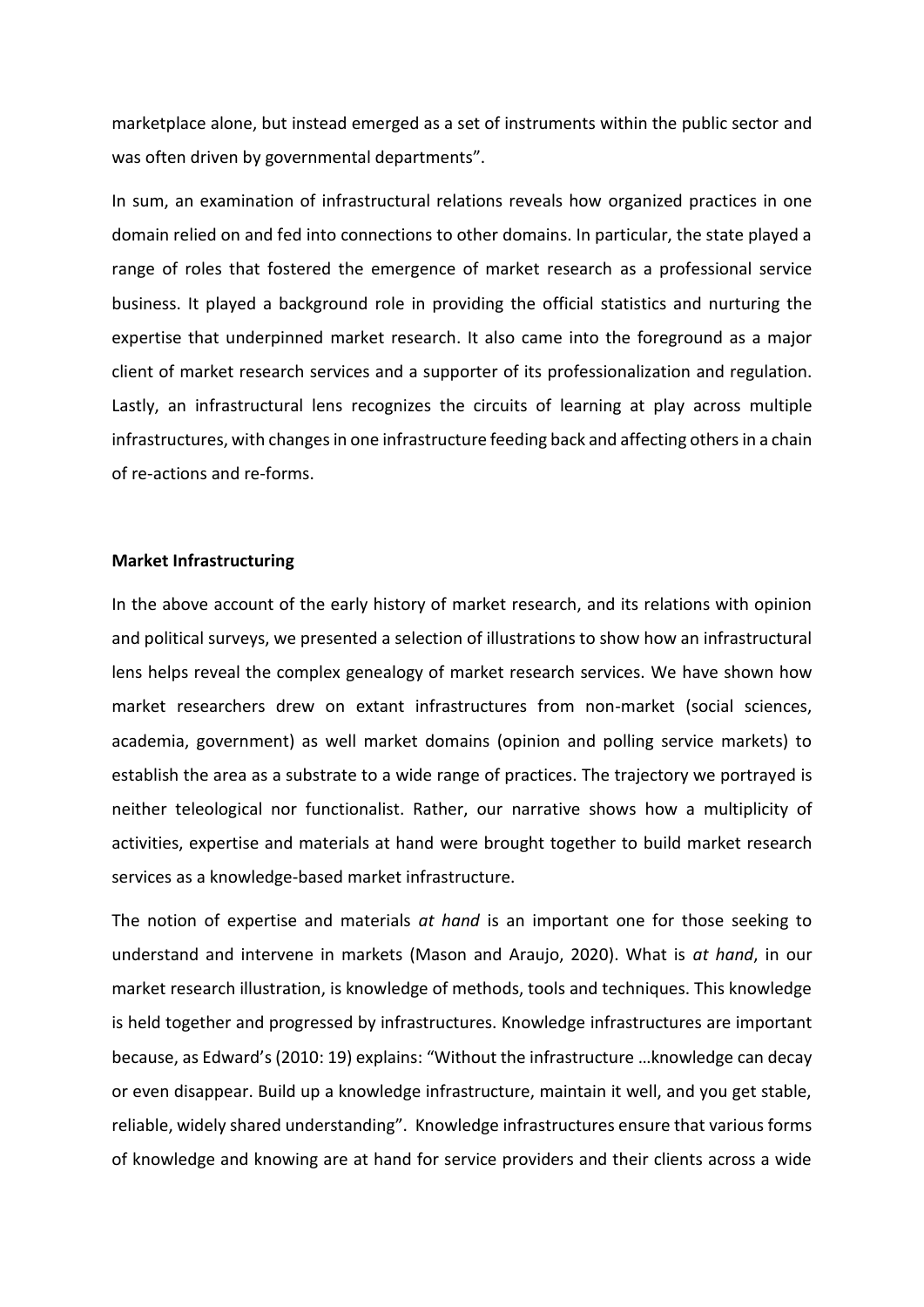range of markets. We represent these infrastructural relations in Figure 1 and conceptualize *market infrastructuring* as the work of bringing to hand the assemblages of expertise and materials to generate innovative market infrastructures that develop and sustain market exchanges downstream.



Figure 1. Market Infrastructuring: the work of selecting and assembling aspects from extant knowledge infrastructures to construct and sustain a market.

We make three key observations to help us better understand what it means to do market infrastructuring work:

 $O<sub>1</sub>$ : A range of activities are necessary to enroll, assemble, and build a knowledge-based infrastructure that enables and sustains a market for professional services such as market research.

The illustrations we presented earlier shed light on the work done by individuals and their organizations to enroll the infrastructures of social science, academia, and government, to produce, make use of and validate research practices and instruments, survey instruments, questionnaires, analytical and statistical techniques. These practices travelled from universities through the experts that carried them and the start-up agencies they founded, or helped to found, into diverse domains such as corporations, government departments, public bodies, research institutes and polling organizations.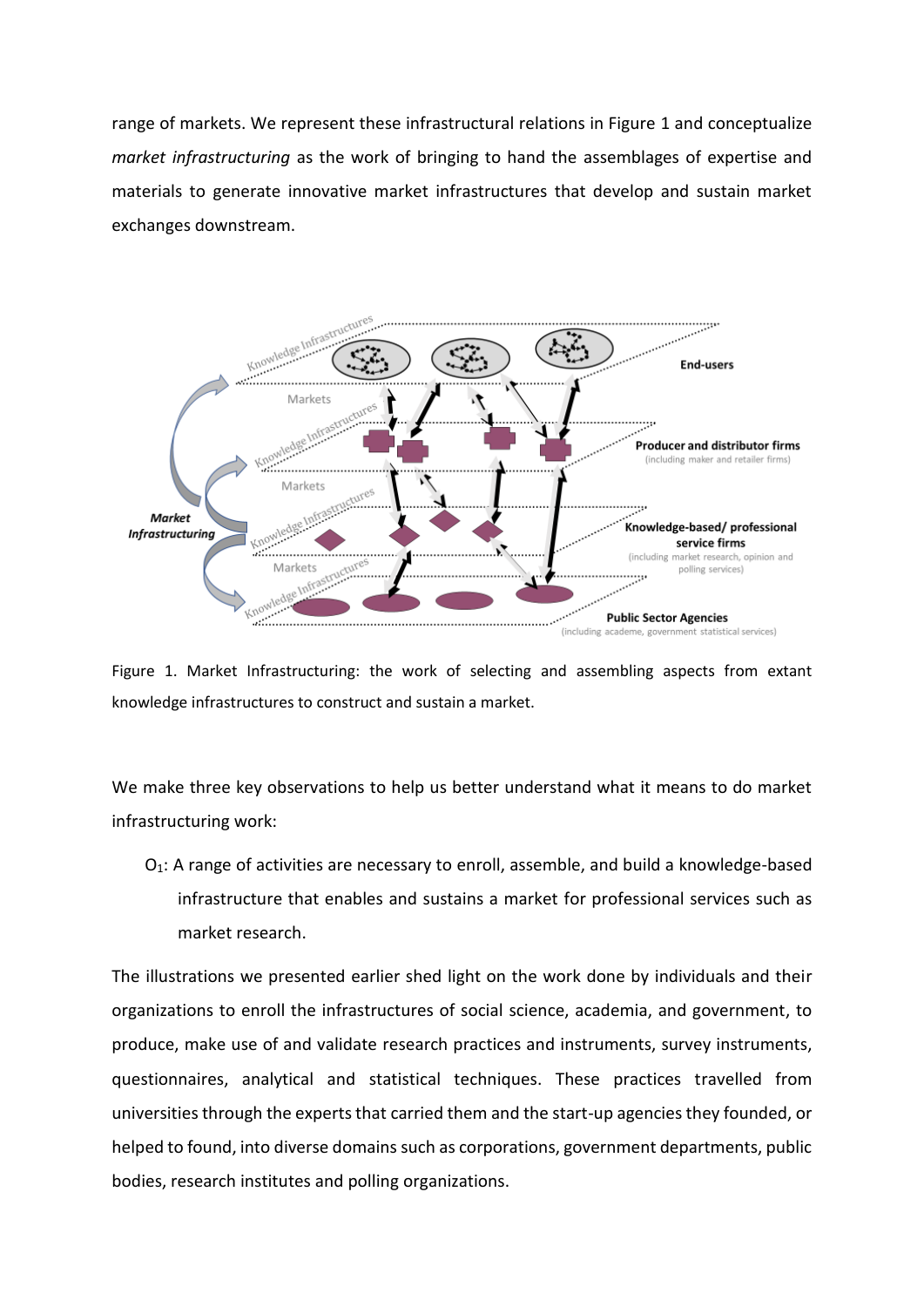When clients framed research problems, key actors worked to address them, mobilizing different aspects of extant knowledge infrastructures. For example, when market research agencies struggled to gain the trust of a suspicious public in post-war Britain, the UK Market Research Society took upon itself the task of promoting market research as both scientific and ethical through activities such as drawing up a code of practice, sponsoring publications about market research, and acting as a representative of the emerging profession (Moran, 2008). Prominent industry figures and founder members of the society appeared in the national press extolling the democratic value and credentials of market research and opinion surveys. Similarly, in the US, pioneers such as George Gallup and Elmer Roper busily promoted opinion research as representing the people's voice in the corridors of power, and market research as the means to restore the link between manufacturers and consumers in a mass market era (Igo, 2006).

Our second observation is:

O<sub>2</sub>: Infrastructural relations between different markets connect multiple systems of provision and demand leading to increasingly valuable but fragmented knowledge infrastructures.

This observation has wide-ranging implications for understanding market infrastructuring. The emerging market research conventions were the result of investments of boundary spanning individuals such as JB Watson, Paul Lazarsfeld and Fredrick Stephan in the US, or Arthur Bowley in the UK, made possible because they crossed from academia to government and the private sector, from social and opinion survey research to market and political research. These norms circulated and were further developed through professional associations (Fligstein, 2001). These individuals acted as what Abbott (2005) called hinges, enabling productive alliances between individuals located in different socio-professional ecologies. These hinges were critical to market infrastructuring work, with felicitous consequences for the emergence of market research services.

Our final observation is:

O<sub>3</sub>: Infrastructural relations show how organized practices in one market rely on connections to other markets and to non-market domains.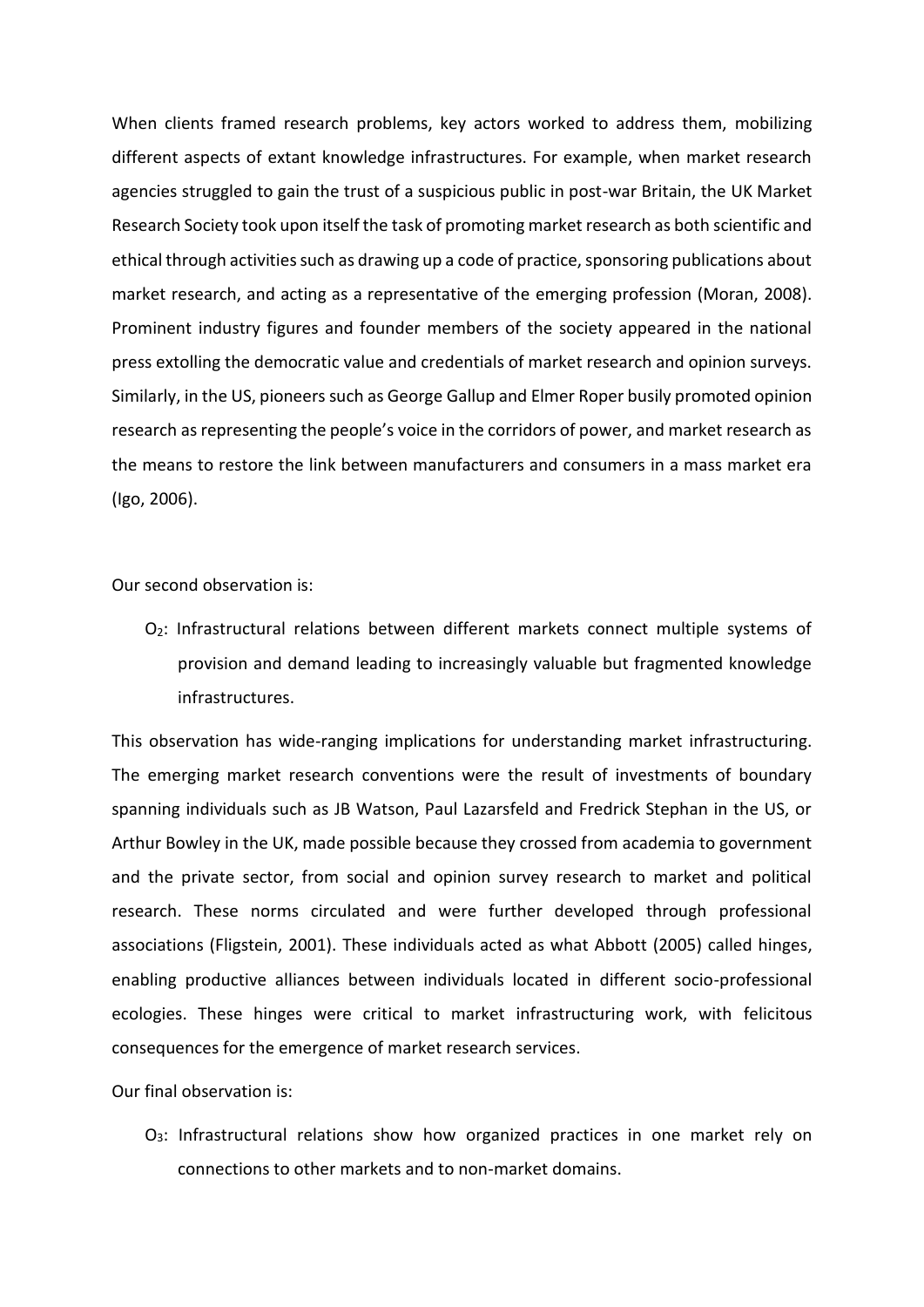This suggests that the work done to build knowledge infrastructures to represent populations and territories for the state played an important role in the early development of market research and created a web of interdependencies that persists to this day. A recent example from the UK provides an apt illustration. A response by the UK Market Research Society (MRS) Census & Geodemographics Group to the wide-ranging consultation about the UK 2021 Census stated:

"Questions included in this topic were used in the 2011 Census to derive Approximate Social Grade, and we will continue to need this classification on the 2021 Census. Social Grade is the primary social classification used in Advertising, Market Research and Media Research; literally millions of pounds of advertising expenditures are allocated based on it. Approximate Social Grade from the census is the only source of social grade profiles for small areas."

If the emergence of market research relied on state-making, the dawn of digital economies partially reversed this relation, with states profiting from the vast amounts of market data collected, analyzed, packaged, and sold by private firms. As Scott (1998) remarked, seeing like a state relied on simplifications, control, and predictability. Conventional market research relies on similar premises: extract individual consumer insights from data about their preferences and motivations; subdivide them into segments; choose which segments to target; design marketing mixes to reach the selected targets (Darmody and Zwick, 2020).

By contrast, digital economies work with a multitude of footprints across a variety of media (e.g. social media platforms, websites, payment systems, geolocation data) rather than data about whole individuals. As Cluley and Brown (2015: 138) put it: "Markets are, as a result, not broken up into individual consumers but increasingly constructed out of components extracted from anonymous and aggregated consumer data".

The power of large companies of the digital age such as Google, Amazon or Facebook, rests on a different knowledge infrastructure, based on expertise such as search and data analytics which allowed them to carve strong positions in the digital advertising market (Lammi and Pantzar, 2019; Mellet and Beauvisage, 2020). The skills that underpin this infrastructure were primarily developed for commercial markets but have quickly spread to the public sector. We also witness the widespread mashing of data sets culled from both the market and the public sector sources (e.g. credit scoring, health data) to impinge upon decision-making in the public sector.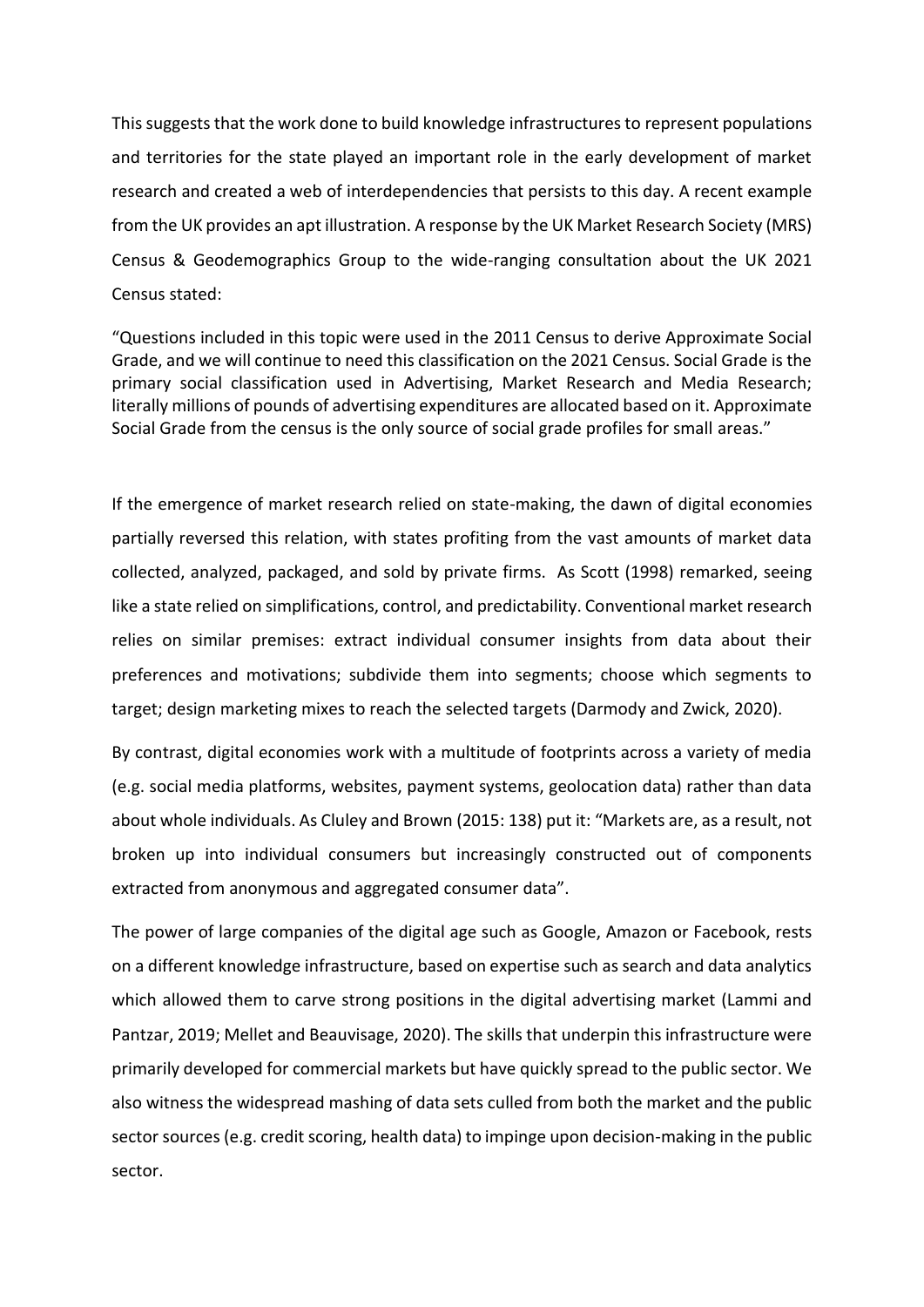Put differently, in the digital age states have increasingly learned how to see like markets (Fourcade and Healy, 2017). The citizen-consumer of the 20th century has been gradually replaced by a data citizenship with the citizen-consumer becoming a data producer as well as a source of value creation for private and public gain (Lammi and Pantzar, 2019).

One example of data citizenship is citizen scoring in the UK defined as "…typical practices of data analytics in public services to do with the categorization and segmentation, and sometimes rating and ranking, of populations according to a variety of interoperable data sets, with the goal of allocating resources and services accordingly" (Dencik et al 2019: 3). Citizen scoring is thus built on the same principles that led consumer credit scoring to become the information infrastructure for a range of consumer credit and lending markets in the US and elsewhere (Poon, 2009). A survey of UK public sector applications uncovered a wide range of uses, involving public services (e.g. policing, social care) and local government authorities. Some of these applications were based on aggregate judgments to identify trends (e.g. crime maps). Others rely on identifying or ranking types of risks (e.g. child welfare) for specific populations or individuals. In short, market infrastructuring work establishes figure-ground relations that tend to evolve over time depending on how methods, skills, techniques, and resources come together in configurations that are susceptible to be overturned by changes in these elements or their linkages.

# **Conclusions**

This paper has used the notion of knowledge-based infrastructures as a means of understanding how market practices have turned into knowledge objects or become epistemized, to revisit Knorr-Cetina and Preda's (2001) terminology. Using market research services as an example, we sought to illustrate how the construction of sight in states and markets share a common ancestry and have had an ever-evolving relation of mutual dependence. Our reading of infrastructures suggests market innovations may depend on the abilities of expert actors to identify, mobilize, and draw on extant infrastructures in pursuit of their own ends by connecting them to extant market infrastructures.

Our illustrative example "…renders visible, knowable and thinkable complex patterns of human interaction in and out of the market, in feedback loops of learning, reformatting, and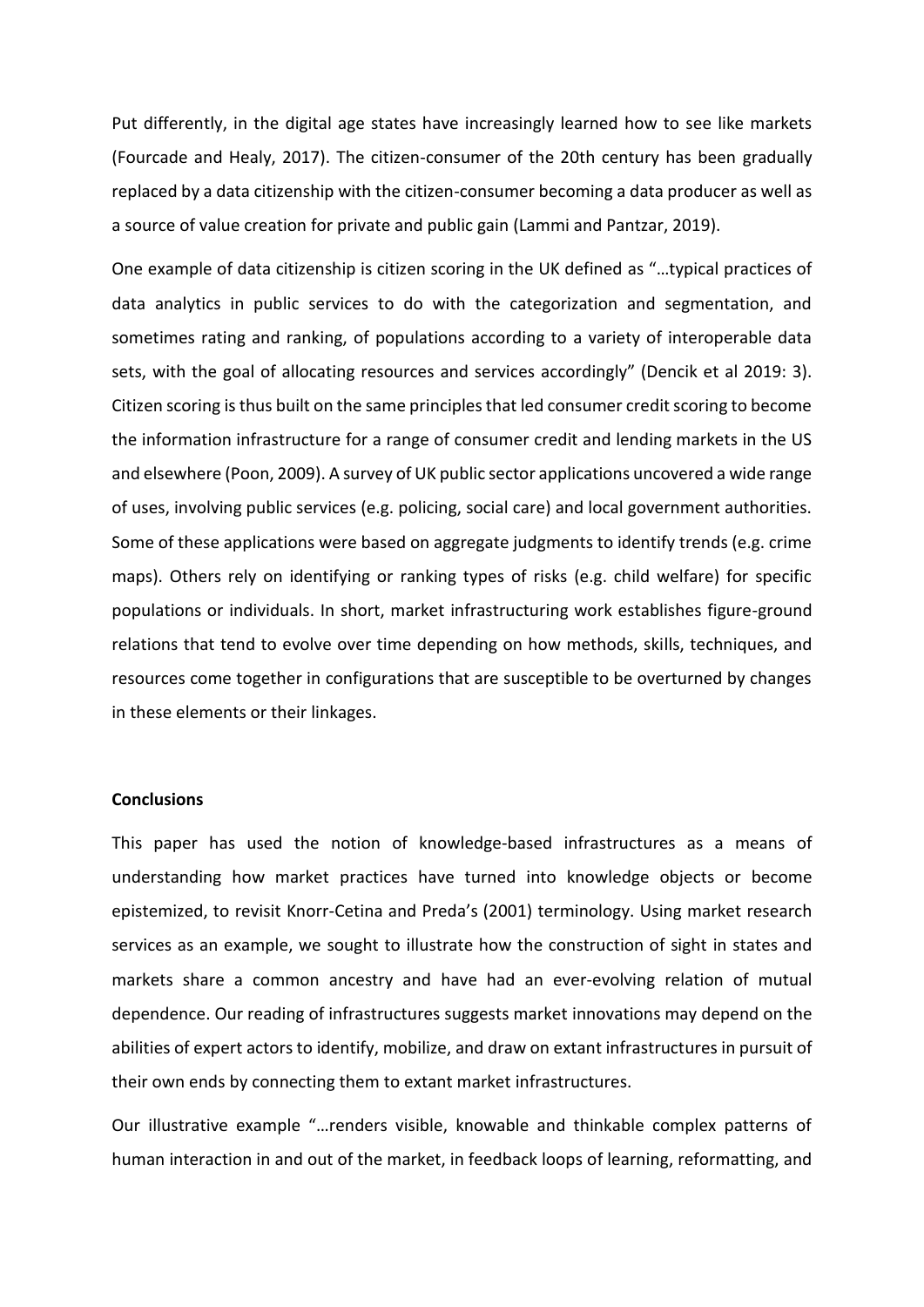redoing (Bowker et al., 2019: 1). Methodologies, tools, and techniques are built, adopted, or modified, marketing practices transformed and ways of representing markets revised. While our illustrations do not claim to be systematic, we suggest they reveal the potential for an infrastructure lens to uncover socio-material arrangements that underpin representational market practices.

Our argument can be summarized in three points: 1) a range of activities are necessary to enroll, assemble and repurpose social-material structures to enable and sustain the construction of markets; 2) the emergence of infrastructural relations between different markets connects multiple systems of provision and demand leading to an increasingly valuable knowledge infrastructure; and 3), the notion of infrastructural relations highlights how organized practices in one market are often heavily reliant on connections to other markets, including upstream markets but also knowledge-based infrastructures such as market research.

We extract four implications from our arguments. First, an infrastructure lens directs the researcher's attention to the actions, expertise and materials at hand, an exploration of how these materials come to hand, are brought together by disparate and seemingly unrelated expert agencies. Our illustrative example shows that this 'coming to hand' is sometimes purposive and sometimes accidental, producing and performing new versions of markets. This happens when expert individuals operating at the boundaries of markets forge novel connections to open up new professional and business opportunities. These, in turn, may serve as infrastructures for other markets, connecting to extant institutionalized practices as well as creating new ones (see Kjellberg et al., 2019.).

To date, the notion of knowledge infrastructures has been largely neglected as a foundation for representing and intervening in markets. We suggest that expertise, as a key element in the cannon of infrastructure studies, offers a valuable domain to inquire into the emergence of new markets as well as the role of market infrastructures in spawning market innovations.

Second, the conceptualization of markets as standing in an infrastructural relation to other markets focuses attention on how infrastructures underpin multiple markets, providing a useful vocabulary to describe how systems of provision and demand are linked, and how particular markets become connected through these relations. To date, the literature has focused on understanding the emergence of a single market (cf. Palo et al. 2019) or the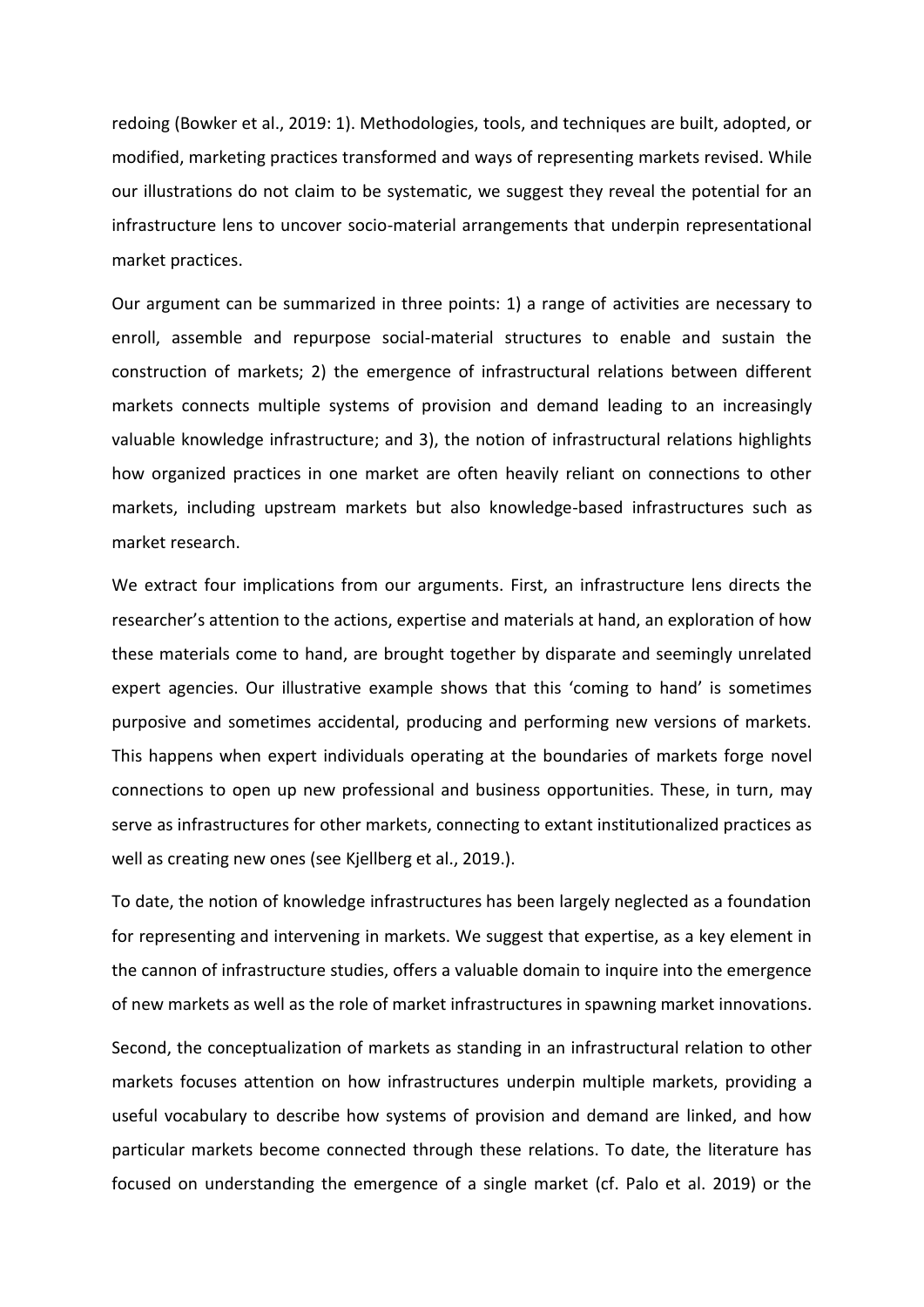overlaps that emerge between adjacent markets (cf. Kjellberg and Olson 2017; Pflueger et al, 2019) but have seldom considered how infrastructures grow to support organized practices across multiple markets.

Thirdly, an infrastructural lens makes visible seemingly unrelated issues such as the regulation of markets based on the balance between public and corporate interests, policy interventions in markets and the provision of public goods. A few recent studies on how health policies influence the development of healthcare markets (cf. Mason and Araujo, 2021), or how media systems play a role in food markets (cf. Hopkinson, 2017), made inroads in this domain, but few studies have attempted to capture the multiple systems that construct and perform markets. An infrastructure lens provides a theoretical vocabulary to explore this theme and encourages research that examines how multiple markets are connected by related infrastructures.

Finally, the notion of knowledge infrastructures holds promise to study what constitutes marketing expertise, how it is organized, bought and sold as a professional service. Studies such as Diaz Ruiz (2013), Diaz Ruiz and Holmlund (2017), Nilsson (2019, 2021) Jacobi et al (2015) and Hafezieh (2019) on market research, advertising and digital marketing services provide examples of how different aspects of marketing expertise are constructed and enacted in provider-client relationships. These studies provide useful templates to examine the epistemological status of marketing expertise but also how that expertise stands in an infrastructural relation with marketing practices cutting across a variety of sectors, both private and public.

In sum, we call for studies that make use of the conceptual tools developed and discussed by infrastructure scholars. We hope that these insights inspire others to pursue empirical work, exploring the opportunities to see market innovation more broadly through the prism of what we have called *market infrastructuring*.

# **Conflict of Interest Statement**

The authors declare that they have no conflict of interest.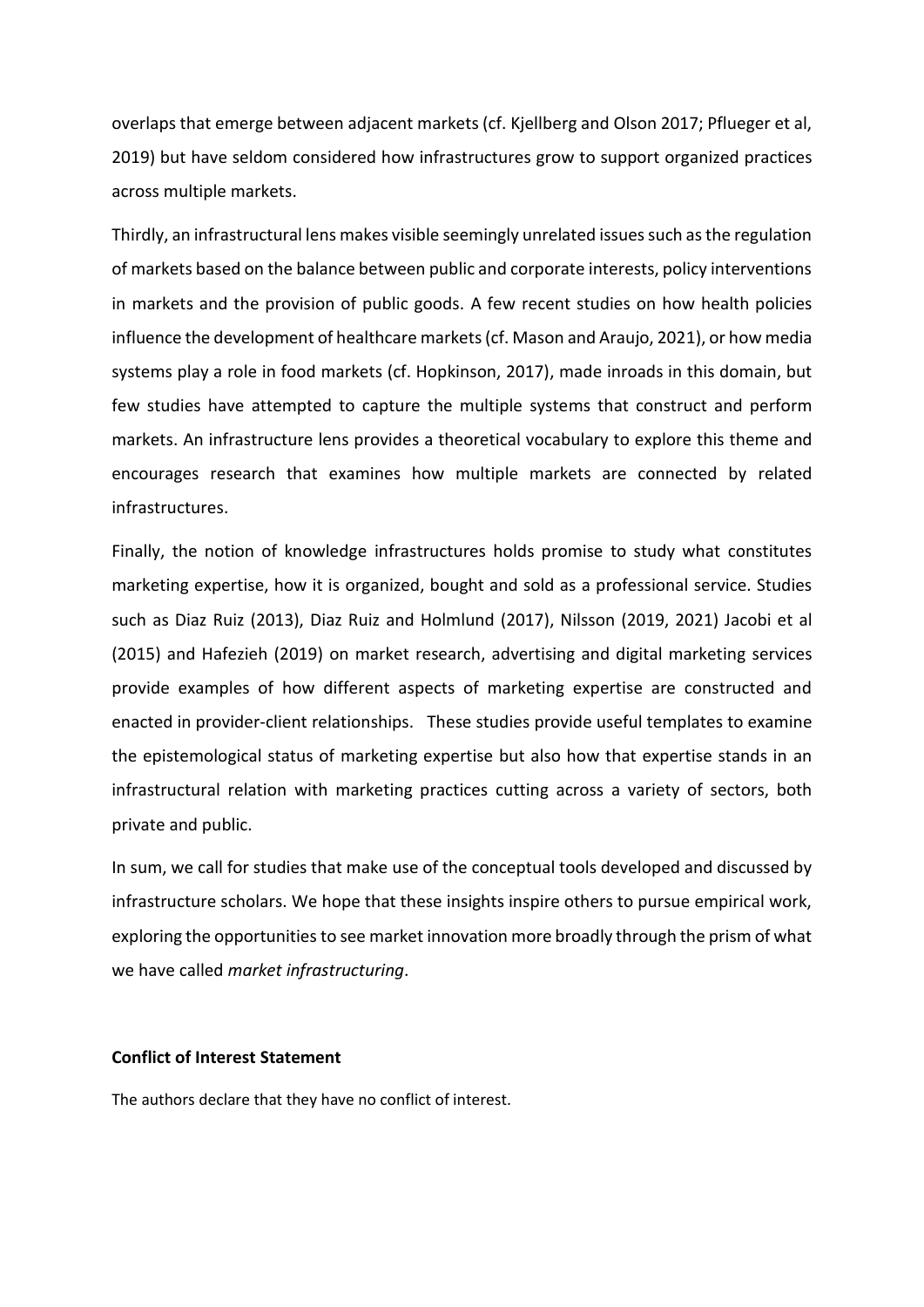### **References**

- Abbott, A. (2005). "Linked Ecologies: States and Universities as Environments for Professions". *Sociological Theory* 23(3): 245-274.
- Alderson, W. (1940). "The Consumer Market—Income, Expenditure, and Savings." *Annals of the American Academy of Political and Social Science* 209(1): 1-13.
- Anand, N. and R. A. Peterson (2000). "When market information constitutes fields: Sensemaking of markets in the commercial music industry." *Organization Science* 11(3): 270-284.
- Asad, T. (1994). "Ethnographic representation, statistics and modern power." *Social Research* (61)1: 55-88.
- Azimont, F. and L. Araujo (2007). "Category reviews as market-shaping events." *Industrial Marketing Management* 36(7): 849-860.
- Berghoff, H., Scranton P. and Spiekermann U. (2012). The Origins of Marketing and Market Research. Information, Institutions, and Markets. *The Rise of Marketing and Market Research*. H. Berghoff, P. Scranton and U. Spiekermann. London, Palgrave Macmillan: 1-26.
- Bouk, D. (2017). "The history and political economy of personal data over the last two centuries in three acts." *Osiris* 32(1): 85-106.
- Bowker, G. C. (2017). How knowledge infrastructures learn. *Infrastructures and social complexity: A companion*. P. Harvey, C. B. Jensen and A. Morita. Abingdon, Routledge: 391- 403
- Bowker, G. C., Baker K., Millerand F and Ribes D. (2010). Toward Information Infrastructure Studies: Ways of Knowing in a Networked Environment. *International Handbook of Internet Research*. J. Hunsinger, L. Klastrup and M. Allen. Dordrecht, Springer Netherlands: 97-117.
- Bowker, G. C., Elyachar, J., Kornberger, M., Mennicken, A., Miller, P., Nucho, J. R. and N. Pollock (2019). Introduction to *Thinking Infrastructures.* Kornberger, M. Bowker, G. C., Elyachar, J., Mennicken, A., Miller, P., Nucho, J. R. and N. Pollock . Bingley, Emerald. 62: 1- 13.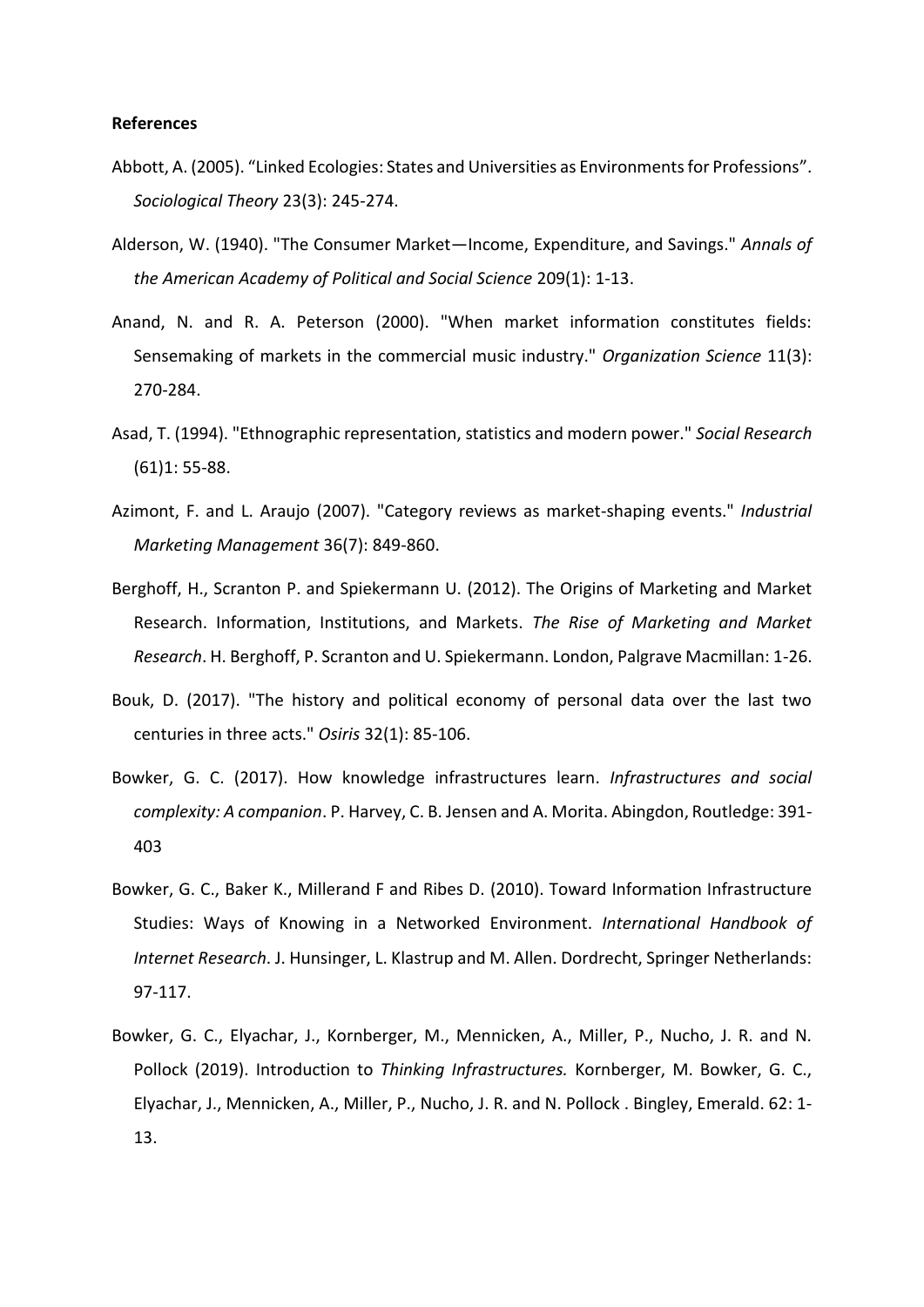- Callon, M. and F. Muniesa (2005). "Peripheral Vision: Economic Markets as Calculative Collective Devices." *Organization Studies* 26(8): 1229-1250.
- Camic, C., Gross N, and Lamont M. Eds. (2011). *Social Knowledge in the Making* Chicago, University of Chicago Press.
- Cass, N., Schwanen, T. and Shove, E. (2018). "Infrastructures, intersections and societal transformations." *Technological Forecasting and Social Change* 137: 160-167.
- Casson, M. and J. S. Lee (2011). "The Origin and Development of Markets: A Business History Perspective." *Business History Review* 85(01): 9-37.
- Cluley, R. and S. D. Brown (2015). "The dividualised consumer: sketching the new mask of the consumer." *Journal of Marketing Management* 31(1-2): 107-122.
- Cochoy, F., Trompette, P. and L. Araujo (2016). "From market *agencements* to market *agencing*: an introduction." *Consumption Markets & Culture* 19(1): 3-16.
- Craig, C. S. and S. P. Douglas (2001). "Conducting international marketing research in the twenty‐first century." *International Marketing Review* 18(1): 80-90.
- Darmody, A. and D. Zwick (2020). "Manipulate to empower: Hyper-relevance and the contradictions of marketing in the age of surveillance capitalism." *Big Data & Society* 7(1): 1-12.
- Deming, W. E. (1971). "In Memoriam: Frederick Franklin Stephan 1903–1971." *The American Statistician* 25(4): 47-48.
- Dencik, L., Redden J, Hintz A. and Warne H. (2019). "The 'golden view': data-driven governance in the scoring society." *Internet Policy Review* 8(2): 1-24 (available at [http://hdl.handle.net/10419/214080,](http://hdl.handle.net/10419/214080) accessed 17<sup>th</sup> October 2021)
- Desrosières, A. (2002). "Three Studies on the History of Sampling Surveys: Norway, Russia-USSR, United States." *Science in Context* 15(3): 377-383.
- Diaz Ruiz, C. (2013). "Assembling market representations." *Marketing Theory* 13(3): 245-261.
- Diaz Ruiz, C. and M. Holmlund (2017). "Actionable marketing knowledge: A close reading of representation, knowledge and action in market research." *Industrial Marketing Management* 66: 172-180.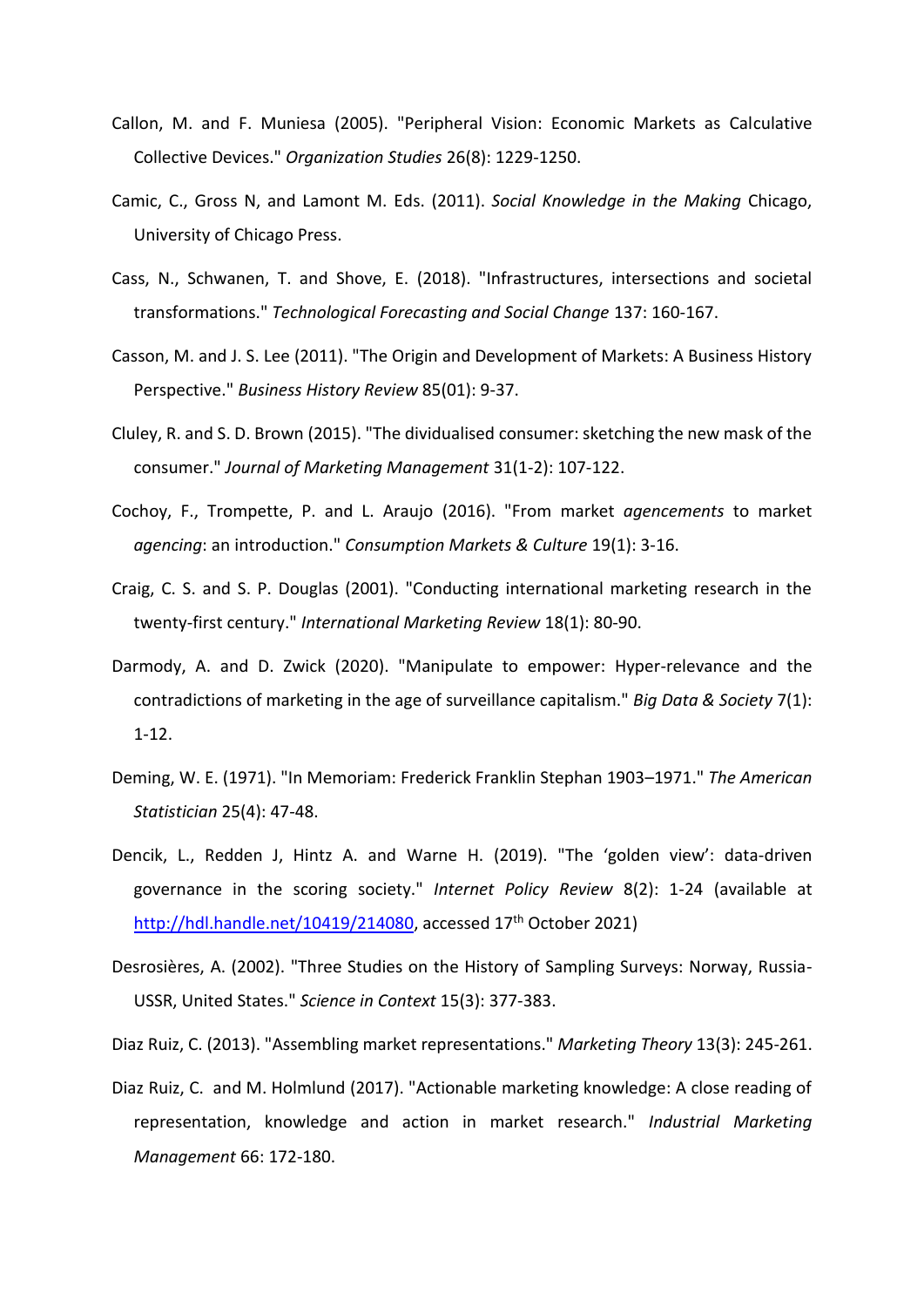Downham, J. (1995), *BMRB International: 1993-1995 - The First Sixty Years*, London, BMRB.

- Durand, R. and M. Khaire (2017). "Where do market categories come from and how? Distinguishing category creation from category emergence." *Journal of Management* 43(1): 87-110.
- Edwards, P. N. (2010). *A vast machine: Computer models, climate data, and the politics of global warming*, Cambridge, MA, MIT Press.
- Engle, N. (1940). "Gaps in marketing research." *Journal of Marketing* 4(4\_part\_1): 345-353.
- Fitzgerald, R. (1995). *Rowntree and the Marketing Revolution, 1862-1969*. Cambridge, Cambridge University Press.
- Fleck, C. (1998). The choice between market research and sociography, or: What happened to Lazarsfeld in the United States? *Paul Lazarsfeld (1901-1976): la Sociologie de Vienne à New York*. J. Lautman and B.-P. Lécuyer. Paris, Editions l'Harmattan.
- Fligstein, N. (2001). *The Architecture of Markets*. Princeton, NJ., Princeton University Press.

Fourcade, M. and K. Healy (2017). "Seeing like a market." *Socio-Economic Review* 15(1): 9-29.

- Fullerton, R. A. (1990). "The Art of Marketing Research: Selections from Paul F. Lazarsfeld's *Shoe Buying in Zurich*." *Journal of the Academy of Marketing Science* 18(4): 319-327.
- Hafezieh, N. (2019). Understanding Organizational Digital Transformation. Towards a Theory of Search, University of Edinburgh. Unpublished PhD thesis.
- Harvey, P., Jensen C.B. and Morita A. (2016). Introduction. *Infrastructural complications. Infrastructures and Social Complexity: A Companion*. P. Harvey, C. B. Jensen and A. Morita. London, Routledge. 1-21.
- Herbst, S. (2003). Polling in Politics and Industry. *The Cambridge History of Science: The Modern Social Sciences*. D. Ross and T. M. Porter. Cambridge, Cambridge University Press. 7: 577-590.
- Hopkinson, G. C. (2017). "Making a market for male dairy calves: alternative and mainstream relationality." *Journal of Marketing Management* 33(7-8): 556-579.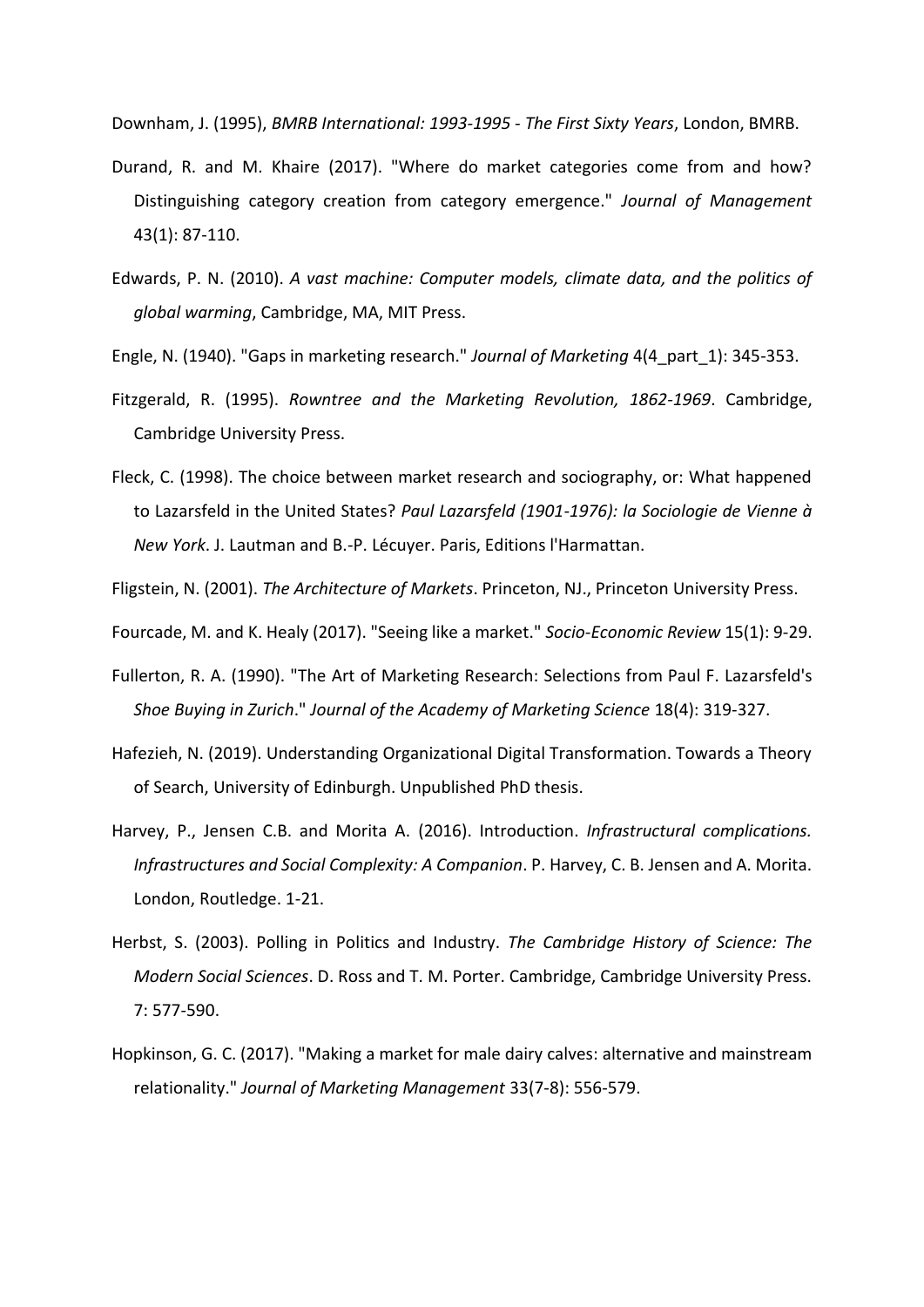- Igo, S. E. (2006). ""A gold mine and a tool for democracy": George Gallup, Elmo Roper, and the business of scientific polling, 1935–1955." *Journal of the History of the Behavioral Sciences* 42(2): 109-134.
- Igo, S. E. (2007). *The Averaged American. Surveys, Citizens and the Making of a Mass Public*. Cambridge, MA, Harvard University Press.
- Igo, S. E. (2011). Subjects of Persuasion: Survey Research as a Solicitous Science. *Social Knowledge in the Making* C. Camic, N. Gross and M. Lamont. Chicago, University of Chicago Press: 285-306.
- Igo, S. E. (2012). Hearing the Masses. The Modern Science of Opinion in the United States. *Engineering Society. The Role of the Human and Social Sciences in Modern Societies, 1880- 1980*. K. Brückweh, D. Schumann, R. F. Wetzell and B. Ziemann. London, Palgrave Macmillan: 215-233.
- Jain, S. C. (1989). "Standardization of International Marketing Strategy: Some Research Hypotheses." *Journal of Marketing* 53(1): 70-79.
- Jacobi, E. S., Freund J. and Araujo L. (2015). "'Is there a gap in the market, and is there a market in the gap?' How advertising planning performs markets." *Journal of Marketing Management* 31(1-2): 37-61.
- Kennedy, M. T. (2005). "Behind the one-way mirror: Refraction in the construction of product market categories." *Poetics* 33(3-4): 201-226.
- Kjellberg, H. and C.-F. Helgesson (2006). "Multiple versions of markets: Multiplicity and performativity in market practice." *Industrial Marketing Management* 35(7): 839-855.
- Kjellberg, H. and C.-F. Helgesson (2007). "On the nature of markets and their practices." *Marketing Theory* 7(2): 137-162.
- Kjellberg, H. and D. Olson (2017). "Joint markets: How adjacent markets influence the formation of regulated markets." *Marketing Theory* 17(1): 95-123.
- Kjellberg, H., Hagberg J and Cochoy F. (2019). Thinking Market Infrastructure: Barcode Scanning in the US Grocery Retail Sector, 1967–2010. *Thinking Infrastructures*. Kornberger, M. Bowker, G. C., Elyachar, J., Mennicken, A., Miller, P., Nucho, J. R. and N. Pollock . Bingley, Emerald. 62: 207-232.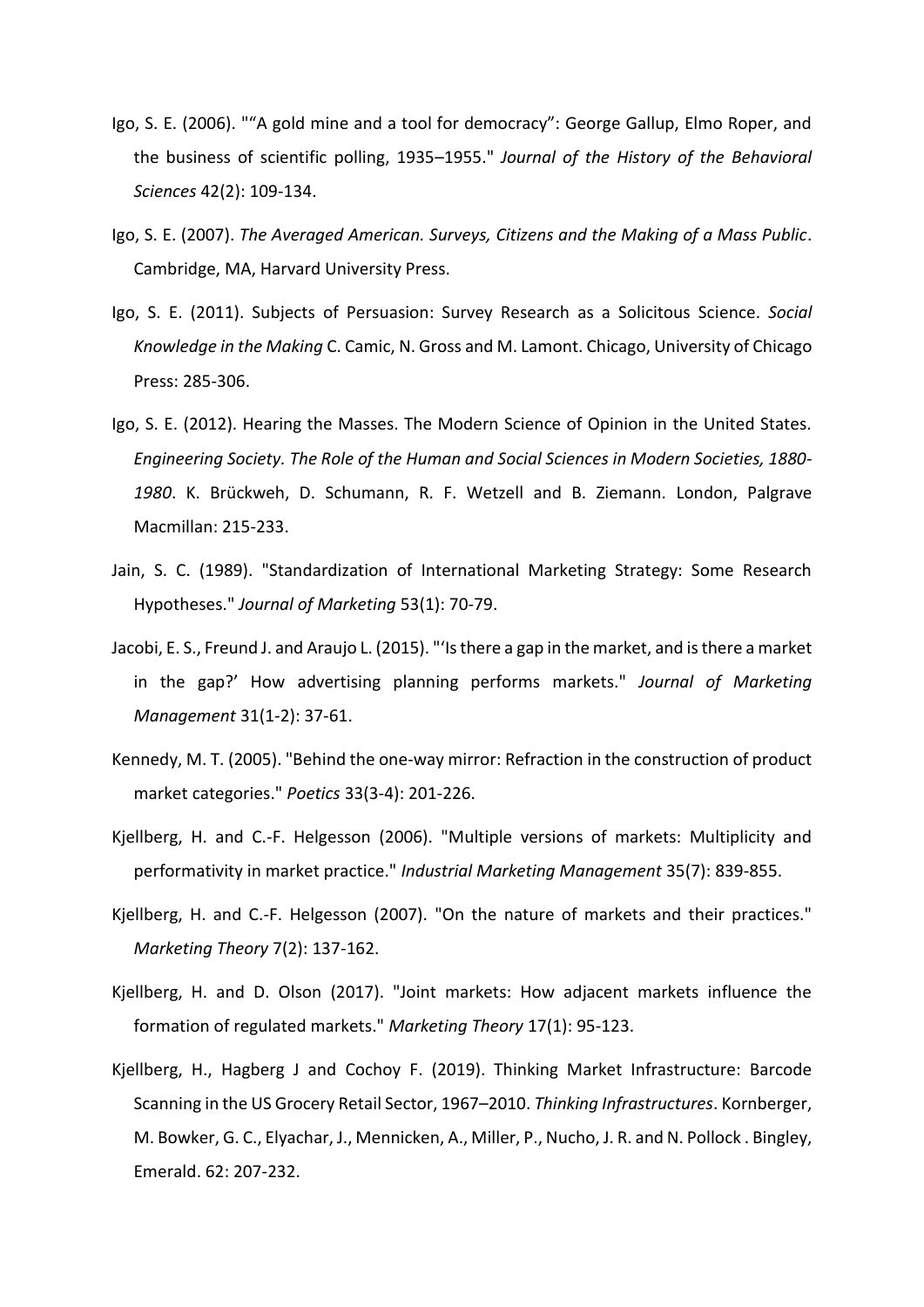- Knorr-Cetina, K. (1999). *Epistemic Cultures. How the Sciences Make Knowledge*. Cambridge, MA, Harvard University Press
- Cetina, K. K. and A. Preda (2001). "The epistemization of economic transactions." *Current Sociology* 49(4): 27-44.
- Kornberger, M., Pflueger, D. and Mouritsen J. (2017). "Evaluative infrastructures: Accounting for platform organization." *Accounting, Organizations and Society* 60: 79-95.
- Kreshel, P. J. (1990). "John B. Watson at J. Walter Thompson: The legitimation of "science" in advertising." *Journal of Advertising* 19(2): 49-59.
- Lammi, M. and M. Pantzar (2019). "The data economy: How technological change has altered the role of the citizen-consumer." *Technology in Society* 59: 101157.
- Larkin, B. (2013). "The politics and poetics of infrastructure." *Annual Review of Anthropology* 42: 327-343.
- Law, J. (2009). "Seeing Like a Survey." *Cultural Sociology* 3(2): 239-256.
- Law, J. and J. Urry (2004). "Enacting the social." *Economy and Society* 33(3): 390-410.
- Lazarsfeld, P. F. (1935). "The art of asking WHY in marketing research: three principles underlying the formulation of questionnaires." *National Marketing Review* 1: 26-38.
- Lazarsfeld, P. F. (1937). "The use of detailed interviews in market research." *Journal of Marketing* 2(1): 3-8.
- Lee, B. H., et al. (2018). "Collective action and market formation: An integrative framework." *Strategic Management Journal* 39(1): 242-266.
- Lockley, L. C. (1950). "Notes on the history of marketing research." *Journal of Marketing* 14(5): 733-736.
- Mason, K. and L. Araujo (2021). "Implementing Marketization in Public Healthcare Systems: Performing Reform in the English National Health Service." *British Journal of Management* 32: 473-493
- Mellet, K. and T. Beauvisage (2020). "Cookie monsters. Anatomy of a digital market infrastructure." *Consumption Markets & Culture* 23(2): 110-129
- Misa, T. J., et al., Eds. (2003). *Modernity and Technology*. Cambridge, MA, MIT Press.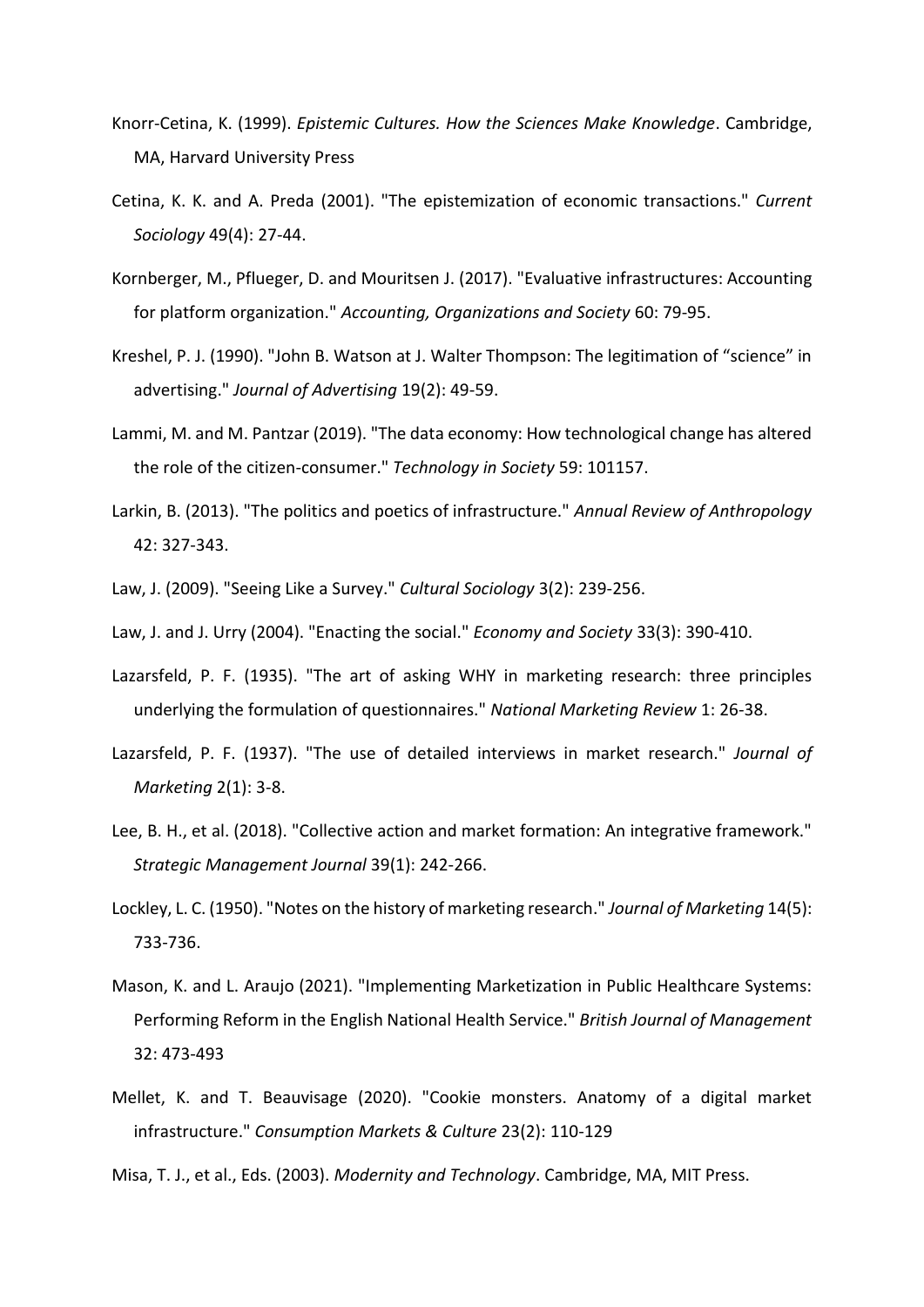- Moran, J. (2008). "Mass-observation, market research, and the birth of the focus group, 1937- 1997." *Journal of British Studies* 47(4): 827-851.
- McDonald, C. and S. King (1996). *Sampling the Universe: Growth, Development and Influence of Market Research in Britain Since 1945*, London. NTC Publications.
- Navis, C. and M. A. Glynn (2010). "How New Market Categories Emerge: Temporal Dynamics of Legitimacy, Identity, and Entrepreneurship in Satellite Radio, 1990–2005." *Administrative Science Quarterly* 55(3): 439-471.
- Negro, G., et al. (2010). Research on Categories in the Sociology of Organizations. *Categories in Markets. Origins and Evolution*. G. Hsu, Ö. Koçak and G. Negro. Bradford, Emerald: 3-35.
- Nilsson, J. (2019). "Know your customer: Client captivation and the epistemics of market research." *Marketing Theory* 19(2): 149-168.
- Nilsson, J. (2021). "Shaping epistemic distance: producing and withholding knowledge in market research." *Journal of Cultural Economy* 14(1): 101-116.
- Nilsson, J. and C.-F. Helgesson (2015). "Epistemologies in the wild: local knowledge and the notion of performativity." *Journal of Marketing Management* 31(1-2): 16-36.
- Nixon, S. (2013). *Hard Sell: Advertising, Affluence and Transatlantic Relations, c. 1951–1969*. Manchester, Manchester University Press.
- Osborne, T. and N. Rose (1999). "Do the social sciences create phenomena?: the example of public opinion research." *British Journal of Sociology* 50(3): 367-396.
- Özden‐Schilling, C. (2016). "The infrastructure of markets: From electric power to electronic data." *Economic Anthropology* 3(1): 68-80.
- Palo, T., Mason, K. and P. Roscoe (2020). "Performing a myth to make a market: The construction of the 'magical world' of Santa." *Organization Studies* 41(1): 53-75.
- Pardo-Guerra, J. P. (2019). *Automating finance: infrastructures, engineers, and the making of electronic markets*, Cambridge, Cambridge University Press.
- Pflueger, D., Palermo, T. and D. Martinez (2019). Thinking Infrastructure and the Organization of Markets: The Creation of a Legal Market for Cannabis in Colorado. *Thinking*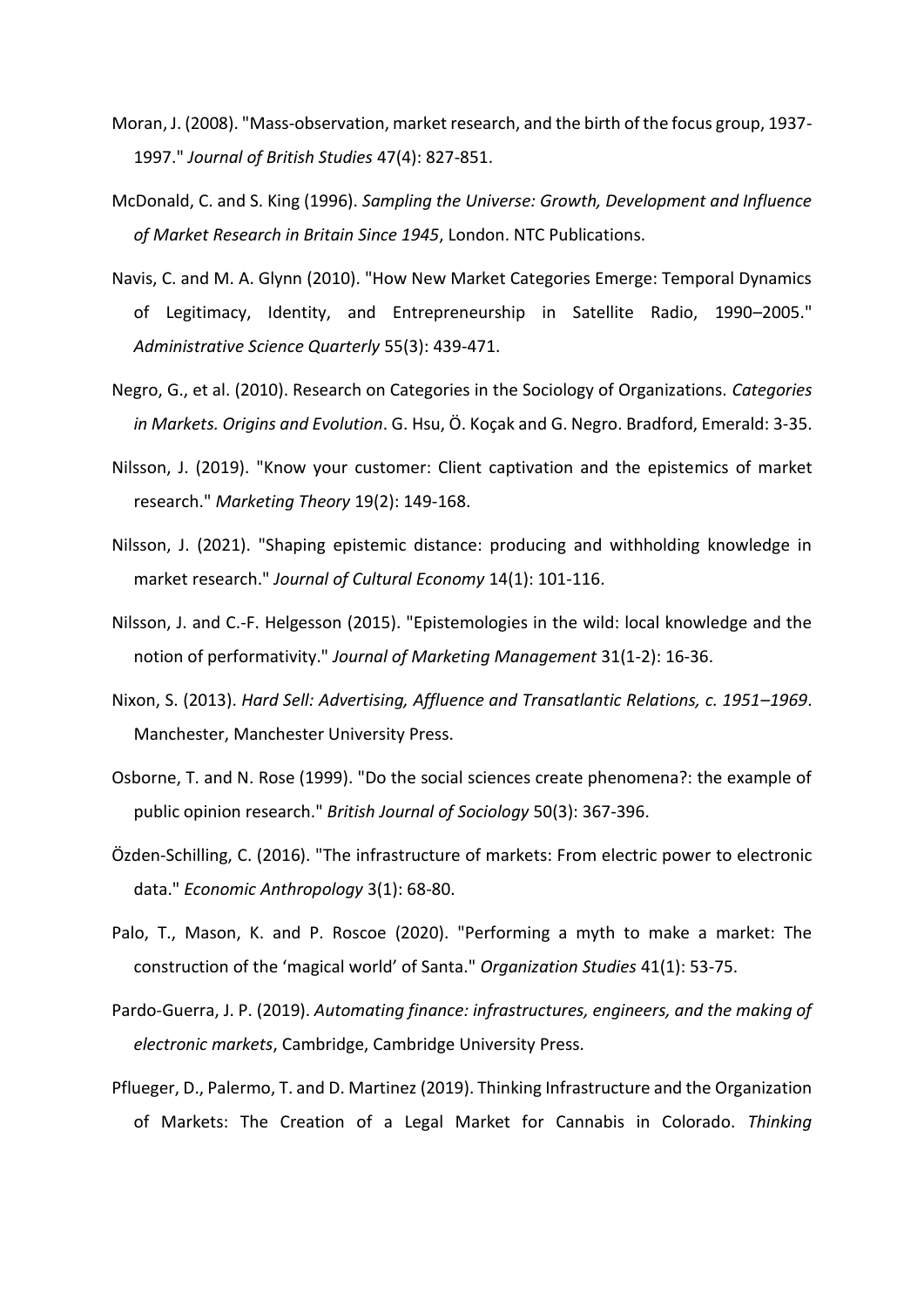*Infrastructures*. Kornberger, M. Bowker, G. C., Elyachar, J., Mennicken, A., Miller, P., Nucho, J. R. and N. Pollock . Bingley, Emerald. 62: 233-253.

- Pollock, N. and R. Williams (2016). *How Industry Analysts Shape the Digital Future*. Oxford, Oxford University Press.
- Pooley, J. D. (2015). "Mnemonic Multiples: The Case of the Columbia Panel Studies." *Journal of the History of the Behavioral Sciences* 51(1): 10-30.
- Poon, M. (2009). "From new deal institutions to capital markets: Commercial consumer risk scores and the making of subprime mortgage finance." *Accounting, Organizations and Society* 34(5): 654-674.
- Power, M. (2015). "How accounting begins: Object formation and the accretion of infrastructure." *Accounting, Organizations and Society* 47 (November): 43-55.
- Raphael, L. (2012). Embedding the Human and Social Sciences in Western Societies, 1880– 1980: Reflections on Trends and Methods of Current Research. *Engineering Society. The Role of the Human and Social Sciences in Modern Societies, 1880-1980*. K. Brückweh, D. Schumann, R. F. Wetzell and B. Ziemann. London, Palgrave Macmillan: 41-56.
- Rosa, J. A., Porac, J.F. and J. Runser-Spanjol (1999). "Sociocognitive dynamics in a product market." *Journal of Marketing* 63(SISI): 64-77.
- Savage, M. (2010). *Identities and social change in Britain since 1940: The politics of method*, Oxford University Press. Oxford, UK.
- Schneiberg, M. and G. Berk (2010). From categorical imperative to learning by categories: cost accounting and new categorical practices in American manufacturing, 1900–1930. *Categories in markets: Origins and evolution*. G. Hsu, Ö. Koçak and G. Negro. Bradford, Emerald: 255-292.
- Schwarzkopf, S. (2009). "Discovering the Consumer: Market Research, Product Innovation, and the Creation of Brand Loyalty in Britain and the United States in the Interwar Years." *Journal of Macromarketing* 29(1): 8-20.
- Schwarzkopf, S. (2012). Markets, Consumers and the State: The Uses of Market Research in Government and the Public Sector in Britain, 1925-1955. *The Rise of Marketing and Market*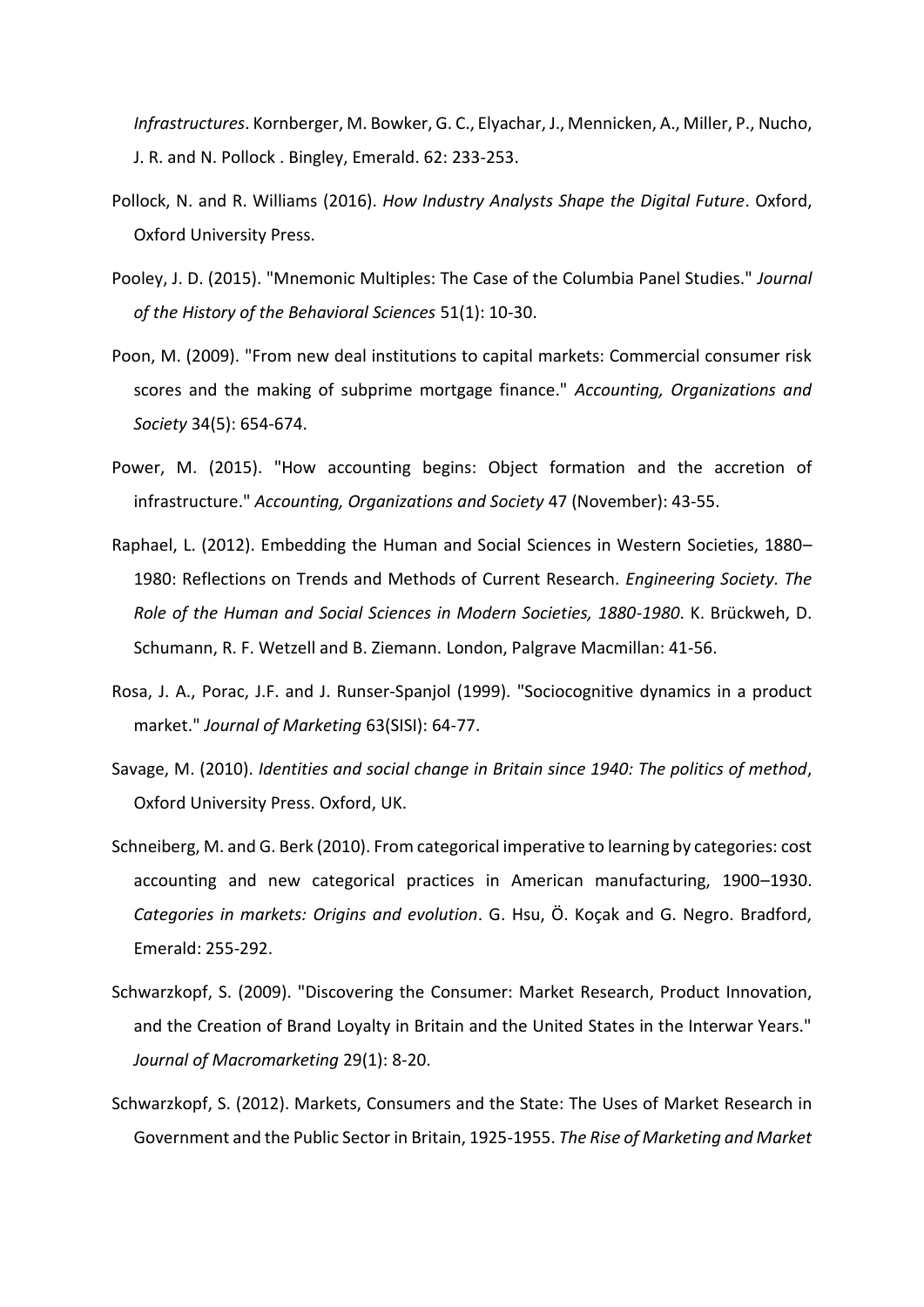*Research*. H. Berghoff, P. Scranton and U. Spiekermann. London, Palgrave Macmillan: 171- 192.

- Schwarzkopf, S. (2015). "Measurement devices and the psychophysiology of consumer behavior: A posthuman genealogy of neuromarketing." *BioSocieties* 10(4): 465-482.
- Schwarzkopf, S. (2016). In search of the consumer: the history of market research from 1890 to 1960. *The Routledge Companion to Marketing History*. D. Jones and M. Tadajewski. London, Routledge: 85-108.
- Scott, J. C. (1998). *Seeing Like a State. How certain schemes to improve the human condition have failed*. New Haven, CT., Yale University Press.
- Shove, E. and F. Trentmann, Eds. (2018). *Infrastructures in practice: the dynamics of demand in networked societies*. London. Routledge.
- Stapleford, T. A. (2007). "Market Visions: Expenditure Surveys, Market Research, and Economic Planning in the New Deal." *Journal of American History* 94(2): 418-444.
- Star, S. L. and K. Ruhleder (1996). "Steps toward an ecology of infrastructure: Design and access for large information spaces." *Information Systems Research* 7(1): 111-134.
- Stephan, F. F. (1941). "Stratification in representative sampling." *Journal of Marketing* 6(1): 38-46.
- Stephan, F. F. (1948). "History of the uses of modern sampling procedures." *Journal of the American Statistical Association* 43(241): 12-39.
- Stephan, F. F. (1957). "Advances in survey methods and measurement techniques." *Public Opinion Quarterly* 21(1): 79-90.
- Stewart, D. W. (2009). The Evolution of Market Research*. The SAGE Handbook of Marketing Theory*. P. Maclaran, M. Saren, B. Stern and M. Tadajewski. London, Sage: 74-85.
- Stigler, G. J. (1961). "The economics of information." *Journal of Political Economy* 69(3): 213- 225.

Thévenot, L. (1984). "Rules and Implements; Investments in Forms." *Social Science Information* 23(1): 1-45.